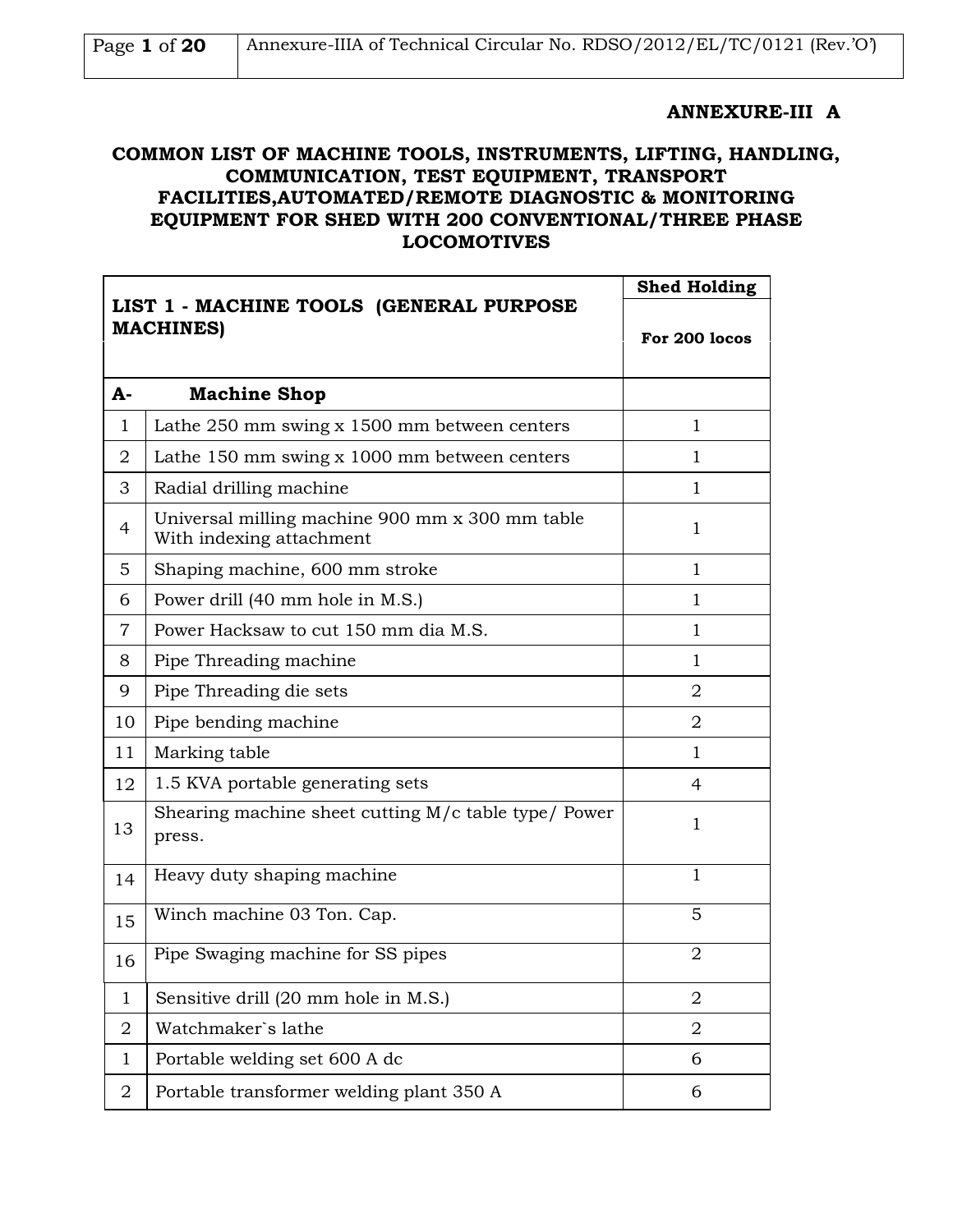# Page 2 of 20 Annexure-IIIA of Technical Circular No. RDSO/2012/EL/TC/0121 (Rev.'O')

| 3              | Oxyacetylene welding and cutting set with 25 sets of<br>cylinders for oxygen and acetylene.                        | 5                  |
|----------------|--------------------------------------------------------------------------------------------------------------------|--------------------|
| 4              | Eutectic weld deposit torch set                                                                                    | $\overline{2}$     |
| 5              | Inverter based multipoint welding m/c                                                                              | $\overline{4}$     |
| 6              | Smith Hearth                                                                                                       | $\mathbf{1}$       |
| $\overline{7}$ | Gauging facility for cutting and making grooves                                                                    | 3                  |
| $\mathbf{1}$   | Spray guns portable Compression unit and reservoir<br>with 2 spray guns.                                           | 3                  |
| 1              | Portable electric tools (grinder, drills, wrenches) set                                                            | 12                 |
| $\overline{2}$ | Torque wrenches (Pneumatic/electrically operated)                                                                  | 12                 |
| 3              | $\frac{1}{2}$ " Sq. Drive industrial socket set (Taparia)                                                          | 60                 |
| 4              | 3/4" Sq. Drive industrial socket set (Taparia)                                                                     | 60                 |
| 5              | Pneumatic impact wrenches 1/2"                                                                                     | 10                 |
| 6              | Pneumatic impact wrenches 3/4"                                                                                     | 6                  |
| $\overline{7}$ | Pneumatic impact wrenches 1"                                                                                       | 4                  |
| 1              | Air compressor-complete with air drier filter after<br>cooler, reservoir, outlet valves 250 cfm.-9 kg/cm sq.       | 3                  |
| $\overline{2}$ | Distributed compressor sets to be provided with<br>pipelines at far away locations for better energy<br>efficiency | 6                  |
| 1              | Portable vacuum plant                                                                                              | 4                  |
| 2              | Filter cleaning plant                                                                                              | 2                  |
| 3              | Pit dewatering portable electric pump                                                                              | 5                  |
| 4              | Booster pump for washing lines                                                                                     | 3                  |
| 5              | Sand drying and sieving plant                                                                                      | $\overline{2}$     |
| 6              | Submersible pump fitted in each pit                                                                                | As per No. of pits |
| $\mathbf{1}$   | Battery charger                                                                                                    | 3                  |
| 2              | Portable battery charger                                                                                           | 4                  |
| 3              | Loading resistor for battery                                                                                       | 3                  |
| 4              | Distilled water plant (Electrical)                                                                                 | 3                  |
| 5              | Oil centrifuging and filtering plant 3000 LPH<br>capacity(VPI)                                                     | 4                  |
| 6              | Pneumatic crimping tool for power cable                                                                            | 3                  |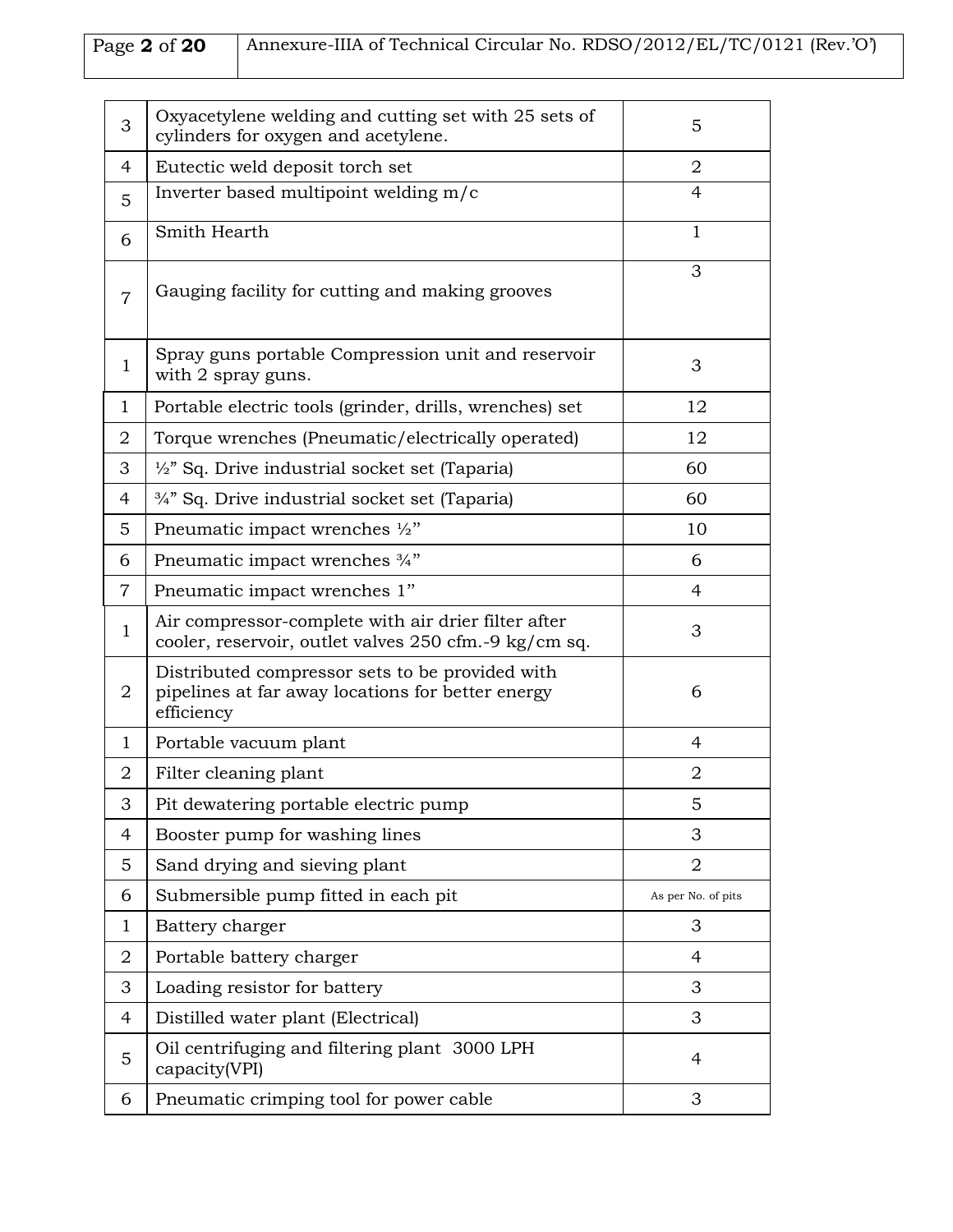# Page **3** of **20** Annexure-IIIA of Technical Circular No. RDSO/2012/EL/TC/0121 (Rev.'O')

| 7  | Hand crimping tool for control cables                                        | 10             |
|----|------------------------------------------------------------------------------|----------------|
| 8  | Panto assembly fixture                                                       | 2              |
| 9  | Special crimping tool for sub 'D' connector                                  | 5              |
| 10 | Special crimping bayonet connector                                           | 4              |
| 11 | Anti static soldering & De-soldering plan                                    | 1              |
| 12 | Anti static vacuum cleaner                                                   | $\overline{2}$ |
| 13 | Ionizing blowers                                                             | $\overline{2}$ |
| 14 | Set of anti static tools                                                     | $\overline{2}$ |
| 15 | Anti static storage transportation box facility                              | 1 set          |
| 16 | Contactless thermometer                                                      | 10             |
| 17 | Thermo vision camera                                                         | $\mathbf{1}$   |
| 18 | Q meter                                                                      | $\overline{2}$ |
| 19 | Panto TF measuring fixture                                                   | $\mathbf{1}$   |
| 20 | Spring scale (cap. Above 30 kg) for measuring housing<br>force of pantograph | 4              |
| 21 | AM12 Servometer overhauling fixure                                           | 3              |
| 22 | AM92 Servometer (old version) overhauling fixure                             | 2              |
| 23 | Magnifying scale                                                             | 2              |
| 24 | Portable grease gun & lubricating equipment                                  | 3              |

| LIST 2 - SPECIAL PURPOSE MACHINE TOOLS                                        |                                                                      |                             |
|-------------------------------------------------------------------------------|----------------------------------------------------------------------|-----------------------------|
| Bogie and Wheel Sets(Including Repairing, Rediscing & MSU<br>А-<br>repairing) |                                                                      |                             |
| 1.                                                                            | Bogie washing and jet cleaning plant                                 | 2                           |
| 2.                                                                            | Pit type wheel lathe (with mechanical scrap removal<br>and disposal) | 2                           |
| З.                                                                            | Horizontal boring machine 1000 mm x 1000 mm<br>table.                |                             |
| 4.                                                                            | Hack's burners                                                       | $\mathcal{D}_{\mathcal{L}}$ |
| 5.                                                                            | Bogie squaring Jig                                                   |                             |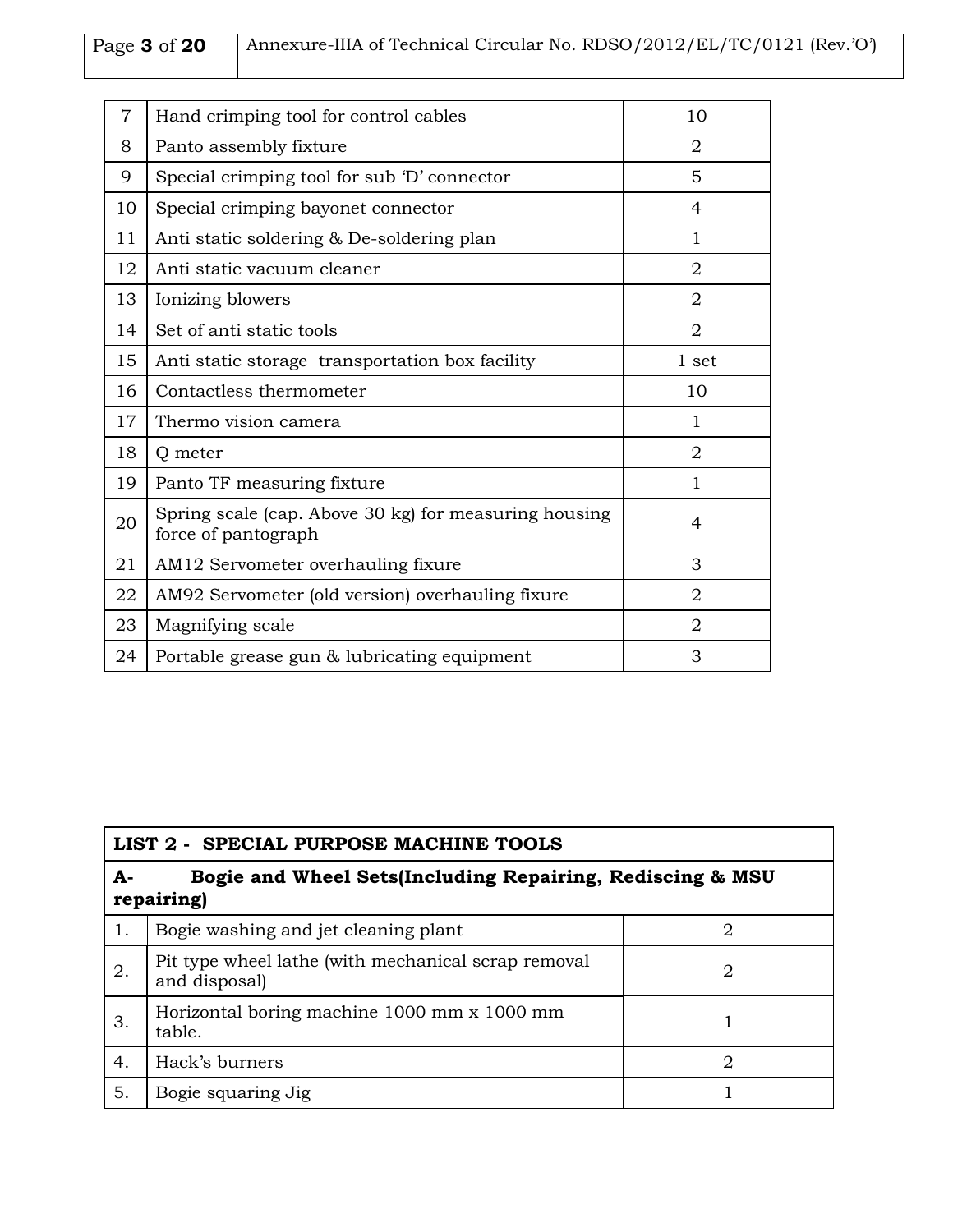# Page 4 of 20 Annexure-IIIA of Technical Circular No. RDSO/2012/EL/TC/0121 (Rev.'O')

| 6.  | Wheel profiling set (tool room)                                                                  | $\overline{2}$ |
|-----|--------------------------------------------------------------------------------------------------|----------------|
| 7.  | Grease guns and lubricating equipment (One set for<br>each type of oil or grease)                | 8              |
| 8.  | Lifting beam for locomotive body with stand                                                      | $\overline{4}$ |
| 9.  | Lifting tackle for bogie                                                                         | 8              |
| 10. | Spring testing equipment                                                                         | $\overline{2}$ |
| 11. | Shock absorbers snubbers testing jig                                                             | $\overline{2}$ |
| 12. | Hydraulic Dampers testing and Calibration Machine                                                | $\overline{2}$ |
| 13. | Motorized drop pit with wheel dropping arrangement<br>for removing of axle without lifting loco. | 1              |
| 14. | <b>AJTB</b> Machine                                                                              | 1              |
| 15. | VTL Machine                                                                                      | 1              |
| 16. | Axle turning machine                                                                             | 1              |
| 17. | Press machine 400 t                                                                              | $\mathbf{1}$   |
| 18. | Bogie manipulator for welding of bogie frames                                                    | $\mathbf{1}$   |
| 19. | CNC Surface wheel lathe                                                                          | 1              |
| 20. | Axle turning lathe, CNC(indigeneous)                                                             | 1              |
| 21. | Vertical turret lathe, CNC                                                                       | $\mathbf 1$    |
| 22. | Axle grinding machine, CNC                                                                       | 1              |
| 23. | AJTB lathe                                                                                       | 1              |
| 24. | Wheel press, 500 Ton                                                                             | 1              |
| 25. | EOT crane 15 t                                                                                   | $\mathbf{1}$   |
| 26. | Ultrasonic flaw detector                                                                         | 1              |
| 27. | Induction heaters                                                                                | 3              |
| 28. | Bearing extractor, motorized                                                                     | 2              |
| 29. | Drilling & tapping machine                                                                       | $\overline{2}$ |
| 30. | 5T fork lift                                                                                     | $\mathbf{1}$   |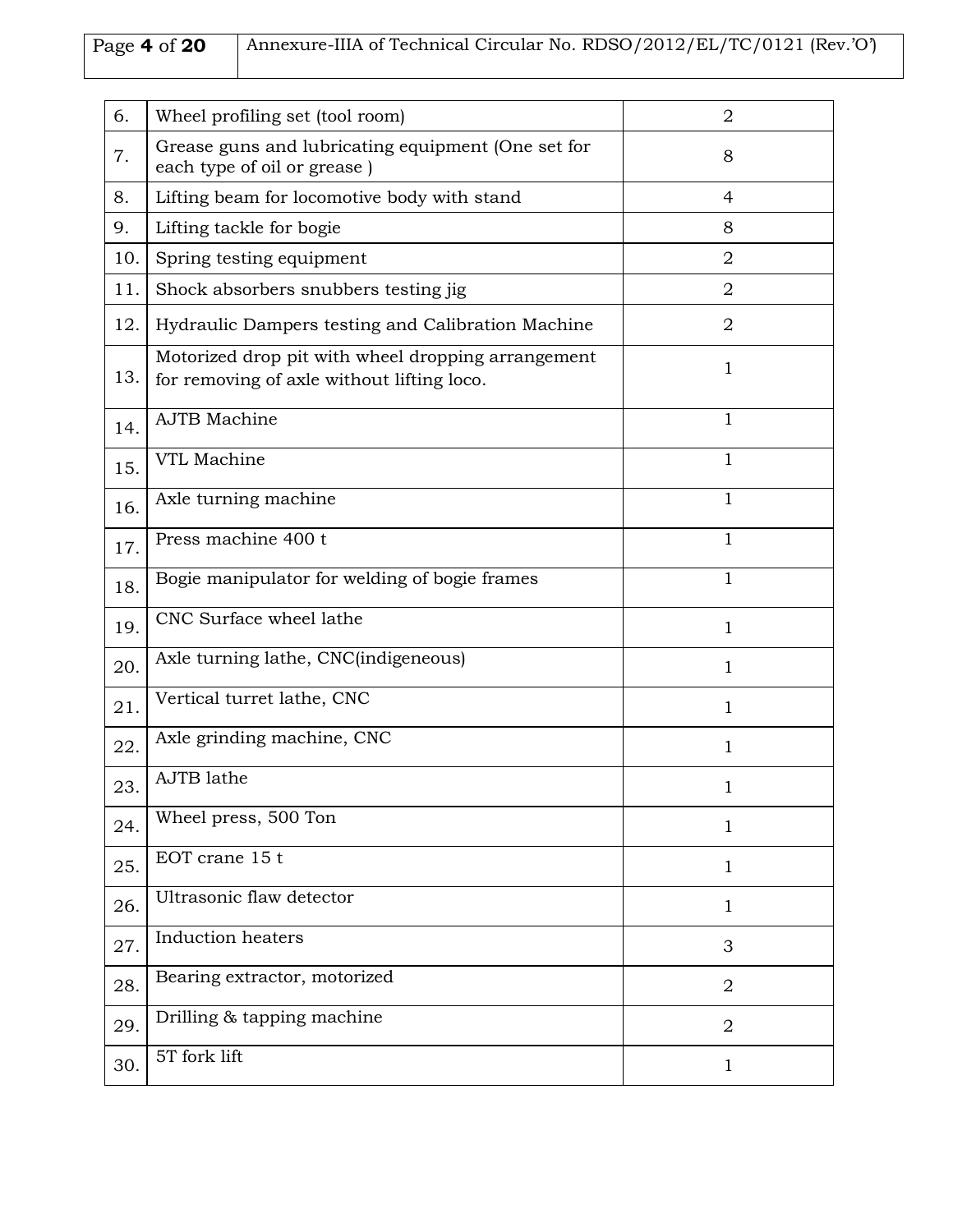Page **5** of **20** Annexure-IIIA of Technical Circular No. RDSO/2012/EL/TC/0121 (Rev.'O')

| 31.                           | Welding for axle box (inverter based)                                                                                       | 1              |
|-------------------------------|-----------------------------------------------------------------------------------------------------------------------------|----------------|
| <b>B- Traction Motor Shop</b> |                                                                                                                             |                |
| $\mathbf{1}$                  | Pinion extractor                                                                                                            | $\overline{2}$ |
| 2                             | Pinion heating oil bath or induction heater                                                                                 | 3              |
| 3                             | Autotransformer-rectifier unit 100 V x150 A dc                                                                              | $\overline{2}$ |
| $\overline{4}$                | Commutator turning, Mica undercutting and<br>chamfering and armature banding lathe                                          | $\overline{2}$ |
| 5A                            | Dynamic balancing machine for Aramature<br>$(1 \text{ tonne})$                                                              | 1              |
| 5B                            | Dynamic balancing machine for impellers (200 kg)                                                                            | 1              |
| 5C                            | Portable balancer for balancing of rotors and<br>impellers of auxiliary machine in position (500-6000<br>r.p.m. range)      | $\overline{2}$ |
| 6                             | Vacuum impregnating plant                                                                                                   | $\mathbf{1}$   |
| $\tau$                        | Baking oven 200°C with trolley                                                                                              | 3              |
| 8                             | Brazing tongs with transformer                                                                                              | $\overline{2}$ |
| 9                             | Bearing extractor set                                                                                                       | 3              |
| 10                            | Hand 5 operated shearing machine for insulation                                                                             | $\overline{2}$ |
| 11                            | Traction Motor assembly fixture set (shop made), One<br>set for each type of motor.                                         | $\overline{2}$ |
| 12                            | Electric motor Checker 5type EMC-22 (SMI/163) for<br>checking rotor bar cracks in the rotors of auxiliary<br>machine & Arno | 3              |
| 13                            | TM stator cleaning plant                                                                                                    | 1              |
| 14                            | Axle racer puller                                                                                                           | $\overline{2}$ |
| 15                            | Run test machine for TM                                                                                                     | $\overline{2}$ |
| 16                            | Run test machine for assembled wheel sets                                                                                   | $\overline{2}$ |

| LIST 3 – TESTING, MEASURING INSTRUMENTS AND PANELS |                                                                  |  |
|----------------------------------------------------|------------------------------------------------------------------|--|
| $\mathbf{A}$ -                                     | <b>Testing Panels</b>                                            |  |
|                                                    | Test and calibration panel with meters for each type of<br>relay |  |
|                                                    | Test and calibration panel with meter for speedometer            |  |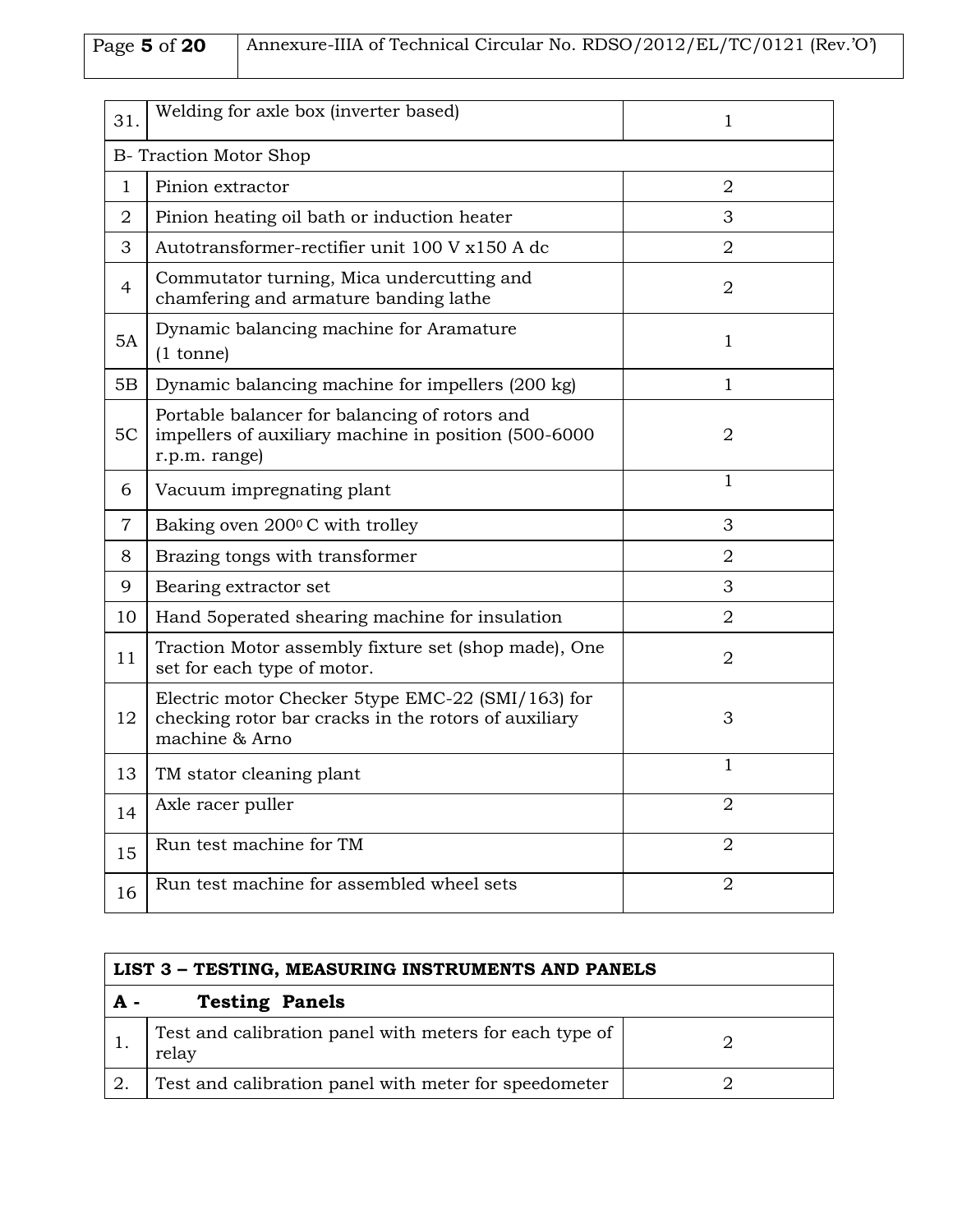# Page 6 of 20 Annexure-IIIA of Technical Circular No. RDSO/2012/EL/TC/0121 (Rev.'O')

| 3.  | Test panel with meters for auxiliary machines                                                                                                           | $\overline{2}$ |
|-----|---------------------------------------------------------------------------------------------------------------------------------------------------------|----------------|
| 4.  | Loading dynamometer with test bed for auxiliaries                                                                                                       | $\overline{2}$ |
| 5.  | Test panel with meters for contactors circuit breakers                                                                                                  | $\overline{2}$ |
| 6.  | Brake and pneumatic equipment test panel including<br>air compressor 500 liters per min 15 kg/cm sq                                                     | 2              |
| 7.  | Air brake pneumatic testing rig                                                                                                                         | $\overline{2}$ |
| 8.  | Test panel for testing of SMGR                                                                                                                          | $\mathbf{1}$   |
| 9.  | Variable Auto Transformer Rectifier Unit<br>Out Put 0-135V, 100A.                                                                                       | $\overline{2}$ |
| 10. | 3 Phase 415V, 50Hz variable Auto transformer<br>rectifier unit for high cap. DC Motor testing.                                                          | $\overline{2}$ |
| 11. | Relay test bench for Air flow relay testing.                                                                                                            | 1              |
| 12. | Test bench for Pressure switch relay testing.                                                                                                           | 1              |
| 13. | Test bench for Electro Pneumatic valve.                                                                                                                 | $\overline{2}$ |
| 14. | Test bench for Reverser/ CTF.                                                                                                                           | $\overline{2}$ |
| 15. | Three tank portable work station for cleaning Sinter<br>Bronze capsule of Pneumatic circuit of AC Locomotive.                                           | $\overline{2}$ |
| 16. | Angle Indicator test kit for Digital notch Indicator.                                                                                                   | $\mathbf{1}$   |
| 17. | Set of Test Unit for SMGR/GR & CGR.                                                                                                                     | 1              |
| 18. | Constant current/ Constant voltage Battery Charge/<br>Discharge Panel.                                                                                  | $\overline{2}$ |
| 19. | Battery impedance test equipment bite 3, 230 V AC,<br>50 Hz, CE Marked including Accessories & operating<br>manual & printer battery operated 220 V AC. | 1              |
| 20. | LCD Multimedia projector.                                                                                                                               | $\mathbf{1}$   |
| 21. | Static converter(SIV) analyzer with printer & memory<br>reader unit.                                                                                    | 1              |
| 22. | Hydraulic puller of capacity - 15 ton with spread -<br>280mm, reach - 229mm stroke - 82mm.                                                              | $\overline{2}$ |
| 23. | TFP oil circulation pump MPH test Bench.                                                                                                                | 1              |
| 24. | TFP oil circulation pump Radiator test Bench.                                                                                                           | 1              |
| 25. | Testing panel for Air Dryers.                                                                                                                           | 1              |
| 26. | Testing panel for circuit breaker.                                                                                                                      | 1              |
| 27. | Testing panel for ARNO Converter.                                                                                                                       | 1              |
|     |                                                                                                                                                         |                |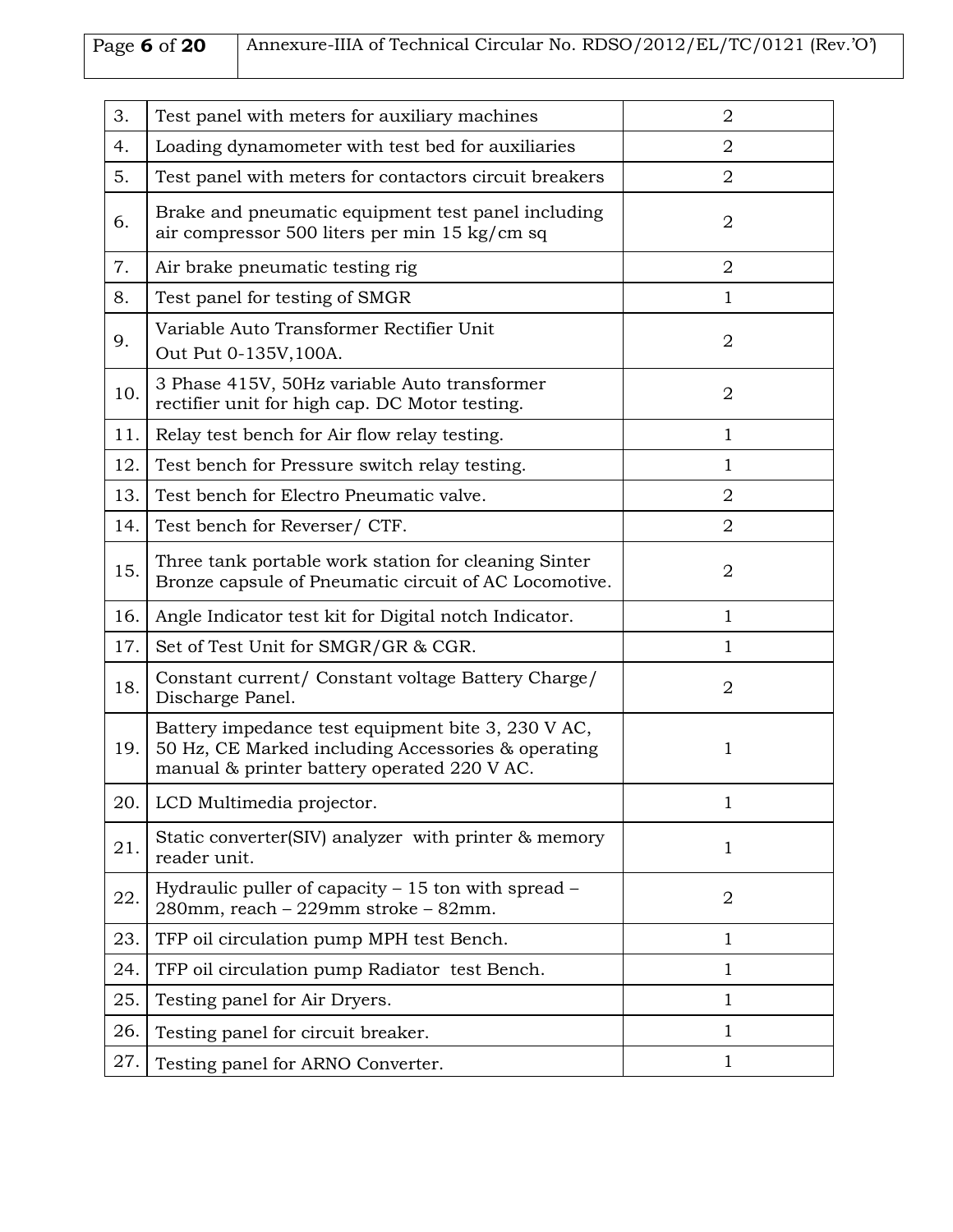| Page <b>7</b> of <b>20</b> | Annexure-IIIA of Technical Circular No. RDSO/2012/EL/TC/0121 (Rev.'O') |
|----------------------------|------------------------------------------------------------------------|
|                            |                                                                        |

| 28.            | 3 Phase testing panel with Amp. Meter for testing 3<br>CPs.                                                                                                                     | $\mathbf{1}$       |
|----------------|---------------------------------------------------------------------------------------------------------------------------------------------------------------------------------|--------------------|
| 29.            | Air dryer test ring with stand & Dew-point meter                                                                                                                                | $\mathbf 1$        |
| 30.            | Thermal imaging equipment                                                                                                                                                       | $\overline{2}$     |
| 31.            | Provision of testing facilities for testing of MPCS &<br>SIVs of conventional locomotive on the line of test jig<br>of electronic cards developed by M/s MEL system<br>Chennai. | As per requirement |
|                | <b>B- Testing and Measuring Instruments</b>                                                                                                                                     |                    |
| 1A             | Megger 2500 V                                                                                                                                                                   | 8                  |
| 1B             | Megger 1000 V                                                                                                                                                                   | 10                 |
| $\overline{2}$ | Megger 500 V                                                                                                                                                                    | 8                  |
| 3              | Universal multimeter                                                                                                                                                            | 10                 |
| 4              | Portable voltmeter dc                                                                                                                                                           | 5                  |
| 5              | Portable voltmeter ac                                                                                                                                                           | 5                  |
| 6              | Portable ammeter dc                                                                                                                                                             | 5                  |
| $\overline{7}$ | Portable ammeter ac                                                                                                                                                             | 5                  |
| 8              | Current transformer set 20 to 2000 A                                                                                                                                            | 3                  |
| 9              | Ammeter shunts 75 m V 2000 A                                                                                                                                                    | $\overline{2}$     |
| 10             | Millivoltmeter 0-75 mV                                                                                                                                                          | 3                  |
| 11             | Storage type Oscilloscope with current & voltage<br>probes                                                                                                                      | 4                  |
| 12             | High voltage tester 0-15 kV                                                                                                                                                     | $\overline{2}$     |
| 13             | High voltage tester 0-75 kV                                                                                                                                                     | $\overline{2}$     |
| 14             | Oil tester 0-50 kV                                                                                                                                                              | 3                  |
| 15             | Current injection set 2000 A 3 V dc                                                                                                                                             | 1                  |
| 16             | Silicon diode tester                                                                                                                                                            | 3                  |
| 17             | Electro- plating thickness measuring equipment                                                                                                                                  | $\overline{2}$     |
| 18             | Contact pyrometer $(0 - 200 \degree C)$                                                                                                                                         | 5                  |
| 19<br>A        | Ultrasonic crack detector for testing white metal<br>bonding in suspension bearing                                                                                              | $\mathbf{1}$       |
| 19<br>B        | Ultrasonic crack detector for Axles and traction motor<br>shafts                                                                                                                | 4                  |
| 20             | Zyglo ultraviolet light crack detector                                                                                                                                          | $\overline{2}$     |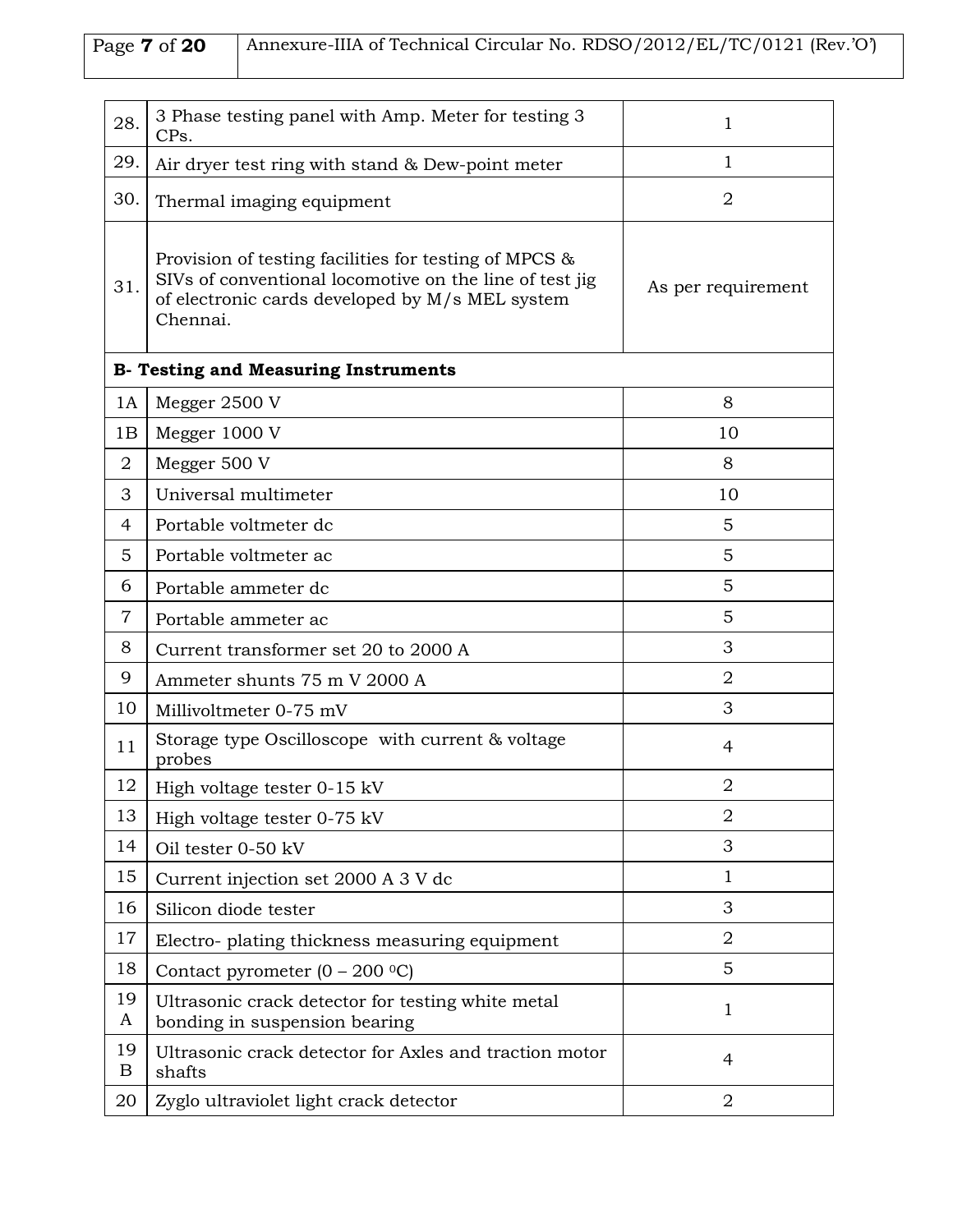# Page 8 of 20 Annexure-IIIA of Technical Circular No. RDSO/2012/EL/TC/0121 (Rev.'O')

| 21 | Brinell hardness tester                                                  | $\overline{2}$ |
|----|--------------------------------------------------------------------------|----------------|
| 22 | Shore hardness tester                                                    | $\overline{2}$ |
| 23 | Spring balance (0-1 kg)                                                  | 3              |
| 24 | Spring balance (0-3 kg)                                                  | 3              |
| 25 | Spring balance (0-5 kg)                                                  | 3              |
| 26 | Spring tester                                                            | $\overline{2}$ |
| 27 | Recording ammeter                                                        | $\overline{2}$ |
| 28 | Recording voltmeter                                                      | $\overline{2}$ |
| 29 | Aneomometer                                                              | 6              |
| 30 | Manometer                                                                | $\overline{2}$ |
| 31 | Vibration meter                                                          | 3              |
| 32 | Capacitance and induction bridge                                         | $\overline{2}$ |
| 33 | Clip on ammeter 0-5-10-25-50-100-250 A                                   | 8              |
| 34 | Dial gauge, Cernier valiper, micrometer and feeler<br>gauge (1 set each) | $\overline{7}$ |
| 35 | Revolution counters                                                      | 5              |
| 36 | KWHr meter with accessories for mounting on loco                         | 3              |
| 37 | Electric coil tester                                                     | $\overline{2}$ |
| 38 | Electric timer                                                           | $\overline{2}$ |
| 39 | Portable relay testing kit                                               | $\mathbf{1}$   |
| 40 | Commutator profile recorder                                              | $\overline{2}$ |
| 41 | Stop watch                                                               | 3              |
| 42 | Illumination meter                                                       | $\overline{2}$ |
| 43 | Wheat stone bridge                                                       | $\overline{2}$ |
| 44 | Distilled water tester                                                   | $\overline{2}$ |
| 45 | Stroboscope/8Tachometer                                                  | $\overline{2}$ |
| 46 | Gear teeth micrometer                                                    | $\overline{2}$ |
| 47 | Capacitance & Tan-delta measuring instrument                             | $\mathbf{1}$   |
| 48 | Ultrasonic hardness tester                                               | $\overline{2}$ |
| 49 | Dissolved gas analysis apparatus                                         | $\overline{2}$ |
| 50 | Universal tensile testing machine (40 tonne)                             | 2              |
| 51 | VCB overhauling & testing tool                                           | $\overline{2}$ |
| 52 | Surge comparison tester                                                  | 3              |
|    |                                                                          |                |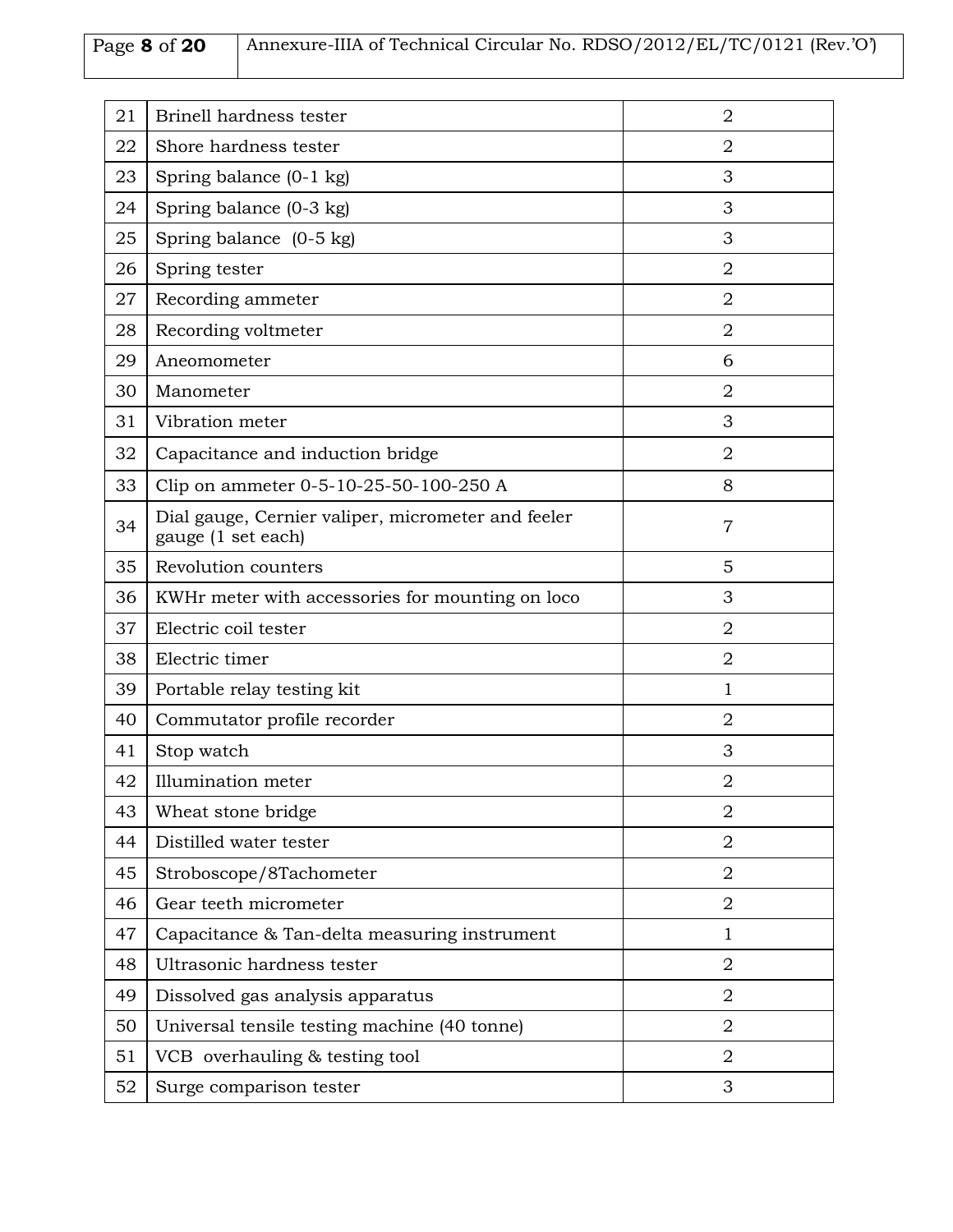## Page **9** of **20** Annexure-IIIA of Technical Circular No. RDSO/2012/EL/TC/0121 (Rev.'O')

| 53 | Shock pulse meter for bearing                                 | 4              |
|----|---------------------------------------------------------------|----------------|
| 54 | Bearing room with ultrasonic cleaning facility                | $\overline{2}$ |
| 55 | Induction heater for mounting/ dismounting of<br>bearing      | $\overline{2}$ |
| 56 | Micro ohm resistance meter for bar to test of<br>armature.    | $\overline{2}$ |
| 57 | Resistivity meter (Model-I.R.T.).                             | $\mathbf{1}$   |
| 58 | Microprocessor based Moisture tester<br>(Vigio matic-III).    | $\mathbf{1}$   |
| 59 | Surface & interfacial tension meter.                          | $\mathbf{1}$   |
| 60 | Pensky-Marten (closed) Flash point apparatus.                 | 1              |
| 61 | Electric & Battery operated single pan balance.               | $\mathbf{1}$   |
| 62 | Reference block type - VI (IIW).                              | 1              |
| 63 | Flexible oven illuminated magnifier.                          | $\mathbf{1}$   |
| 64 | Welding resistance meter                                      | $\overline{2}$ |
| 65 | Electrode heating oven 350°C                                  | 6              |
| 66 | Testing kit for Furan analysis                                | $\mathbf{1}$   |
| 67 | Transformer ratio tester                                      | 1              |
| 68 | Vacuum drying plant                                           | 1              |
| 69 | Dew point meter                                               | $\mathbf{1}$   |
| 70 | Micro ohm meter for measuring of RF/RPS & RS<br>resistance    | $\mathbf{1}$   |
| 71 | Delay time for EMC                                            | $\overline{2}$ |
| 72 | Air flow meter                                                | 4              |
| 73 | Thermovision camera                                           | 1              |
| 74 | High speed camera (for taking photo of equipment<br>failures) | $\mathbf{1}$   |
| 75 | Ultrasonic air leakage detector                               | $\mathbf{1}$   |
| 76 | Wheel profile recorder                                        | $\mathbf{1}$   |
| 77 | Lubricating grease metal particle analyzer                    | $\mathbf{1}$   |

- **Note:** 1. All electronic equipment maintenance sections, Relay maintenance, SMGR overhauling section and bearing overhauling section to be air conditioned.
	- 2. All electronic equipment maintenance sections should have anti-static flooring.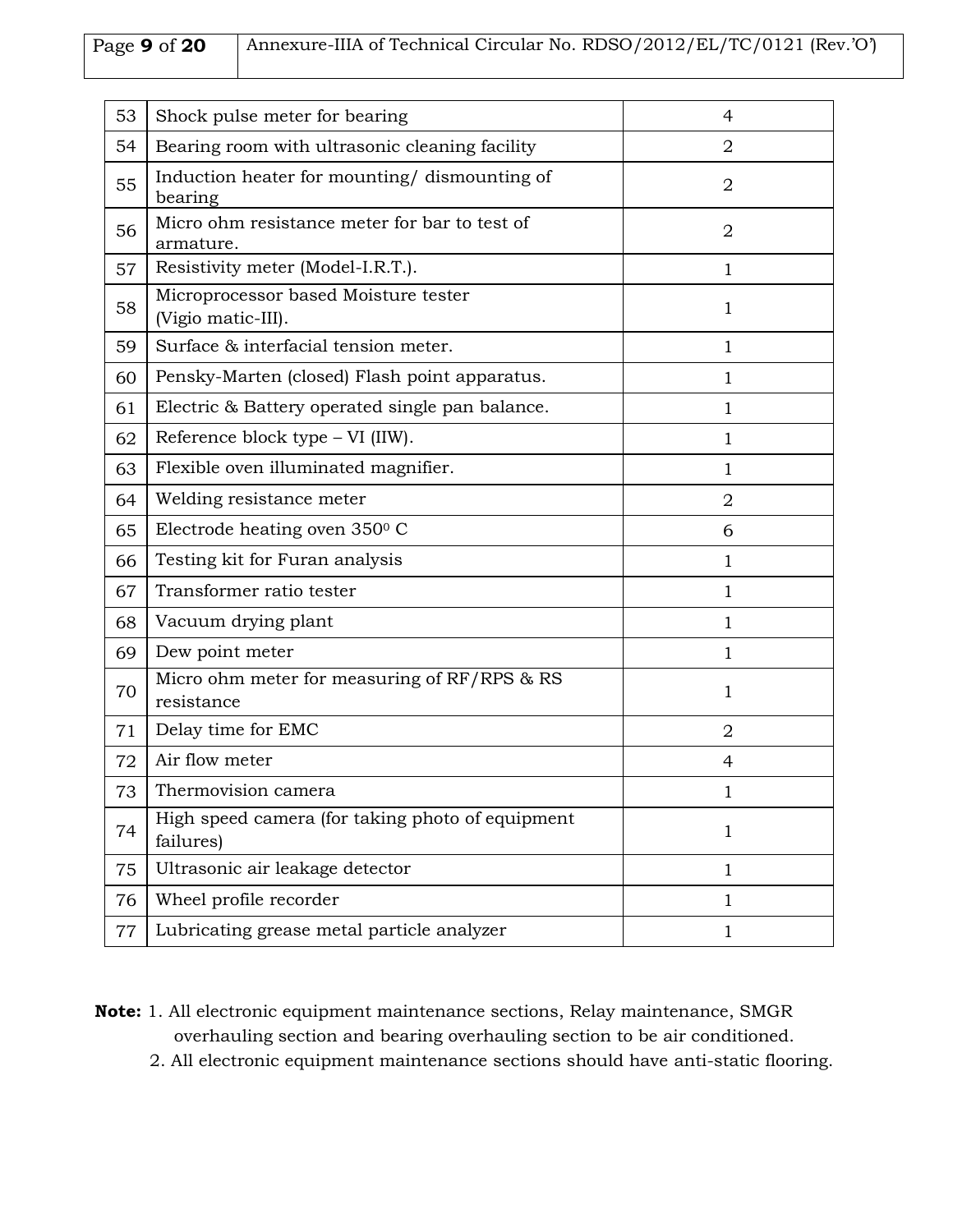| Page 10 of 20   Annexure-IIIA of Technical Circular No. RDSO/2012/EL/TC/0121 (Rev.'O') |
|----------------------------------------------------------------------------------------|
|                                                                                        |

| LIST 4 - LIFTING, HANDLING AND TRANSPORT EQUIPMENT |                                                                                                                                  |                |
|----------------------------------------------------|----------------------------------------------------------------------------------------------------------------------------------|----------------|
| A -                                                | <b>Lifting and Handling Equipment</b>                                                                                            |                |
| $\mathbf 1$                                        | 65 tonne Electric overhead travelling crane with 10<br>ton Auxiliary hoist for heavy lifting bay.                                | 4              |
| $\overline{2}$                                     | 35 tonne crane for medium, TM & Aux lifting bay.                                                                                 | 4              |
| 3                                                  | 25 tonne EOT crane with 6 t auxiliary hoist                                                                                      | $\overline{2}$ |
| $\overline{4}$                                     | 15 tonne EOT crane                                                                                                               | 4              |
| 5                                                  | Lifting tackles for transformer, traction motor,<br>armature loco underframe, roof sections, bogie,<br>wheel set, loco body etc. | 4              |
| 6                                                  | 2 tonne chain pulley hoist                                                                                                       | 6              |
| $\overline{7}$                                     | Capstan units 3 tonnes                                                                                                           | 6              |
| 8                                                  | Tirfors 3 tonnes                                                                                                                 | 5              |
| 9                                                  | 35 tonne screw jack electrically operated with<br>traversing bases (4 numbers a set)                                             | $\overline{2}$ |
| 10                                                 | 20 tonne high lift hydraulic jack (4 numbers a set)                                                                              | 4              |
| 11                                                 | Accommodation bogies for each type of loco<br>(loco set)                                                                         | 4              |
| <b>B.</b>                                          | <b>Transport Facilities</b>                                                                                                      |                |
| $\mathbf{1}$                                       | 2 tonne fork lift battery truck                                                                                                  | 4              |
| 1A                                                 | 5 tonne fork lifter                                                                                                              | 4              |
| $\overline{2}$                                     | 1 tonne pallet battery truck                                                                                                     | $\overline{2}$ |
| 3                                                  | 1 tonne material hand trolley platform type<br>(rubber tyres)                                                                    | 5              |
| $\overline{4}$                                     | 1 tonne hand pallet trolley                                                                                                      | 5              |
| 4A                                                 | 2.5 tonne hydraulic pallet trolley                                                                                               | 6              |
| 5                                                  | 7.5 tonne trolley on rail (for traction motors)                                                                                  | 3              |
| 6                                                  | 10 tonne truck                                                                                                                   | $\overline{2}$ |
| 7                                                  | Jeep with trailer                                                                                                                | $\overline{2}$ |
| 8                                                  | Departmental wagon                                                                                                               | 1              |
| 9                                                  | Material handling van fitted with crane                                                                                          | $\overline{2}$ |
| 10                                                 | Breakdown vehicle                                                                                                                | $\overline{2}$ |
| 10A                                                | Rail cum Road Vehicle                                                                                                            | $\mathbf 1$    |
| 11                                                 | Battery driven trolley with rubberized wheel of 3<br>ton cap.                                                                    | $\overline{2}$ |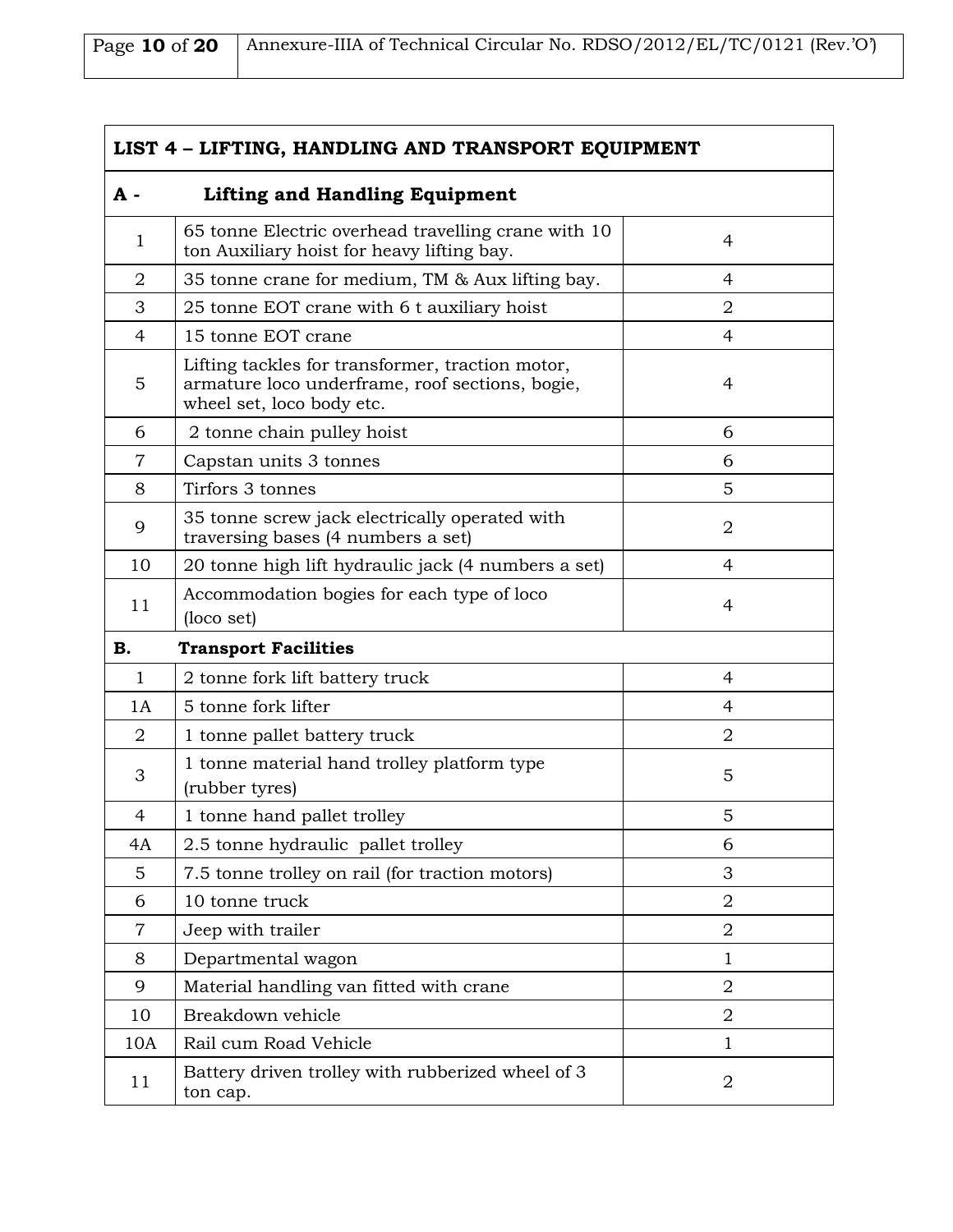| Page 11 of 20   Annexure-IIIA of Technical Circular No. RDSO/2012/EL/TC/0121 (Rev.'O') |
|----------------------------------------------------------------------------------------|
|                                                                                        |

| 12 | Fork lifter having multi stacking features. |  |
|----|---------------------------------------------|--|
| С. | <b>Weighing Machine/Scales</b>              |  |
|    | Weighing machine 1 tonne (Stores Depot)     |  |
|    | Weighing machine 50 kg (Stores Depot)       |  |
|    | Weighing machine (Electronic 0-300kg)       |  |

| <b>LIST 5 - COMMUNICATION FACILITIES</b> |                                                                                                                                                          |                    |
|------------------------------------------|----------------------------------------------------------------------------------------------------------------------------------------------------------|--------------------|
| $\mathbf{1}$                             | Fax machine                                                                                                                                              | $\overline{2}$     |
| 2A                                       | Telecom facility (with electronic exchange of 100)<br>lines)                                                                                             |                    |
| 2B                                       | Linkage of shed Computer network with Zonal<br>head Quarter and Divisional HQs                                                                           | As per requirement |
| 2C                                       | V.H.F. sets (Walkie-Talkie)                                                                                                                              | 40                 |
| 3                                        | Laptop & P.C.s with associated hard ware.                                                                                                                | Adequate nos       |
| 4                                        | PC based computer system with tape drive printer<br>etc and linked with stores computer                                                                  | $\overline{2}$     |
| 5                                        | LAN connection with server unit having PC in<br>each section/Sr. Supervisor and 4 PCs in<br>SrDEE's Technical section with railnet/internet<br>facility. |                    |
| 6                                        | FOIS/COIS -terminal                                                                                                                                      | $\overline{2}$     |
| $\overline{7}$                           | Software Tools for maintenance magnet, failure<br>analysis, inventory magnet and establishment.                                                          | As per requirement |
| 8                                        | Railnet & Intranet                                                                                                                                       | 10                 |
| 9                                        | CUG connections                                                                                                                                          | 100                |

| <b>LIST 6 - GENERAL PURPOSE MACHINES</b> |                                                                                    |   |
|------------------------------------------|------------------------------------------------------------------------------------|---|
|                                          | Rain water leakage testing shed                                                    |   |
| 2                                        | Facility for mechanised washing of loco body for<br>coaching locos                 |   |
| З                                        | Floor scrubber                                                                     | h |
| 4                                        | Portable compressed Air system for blowing out the<br>pipelines in IOH/POH in situ |   |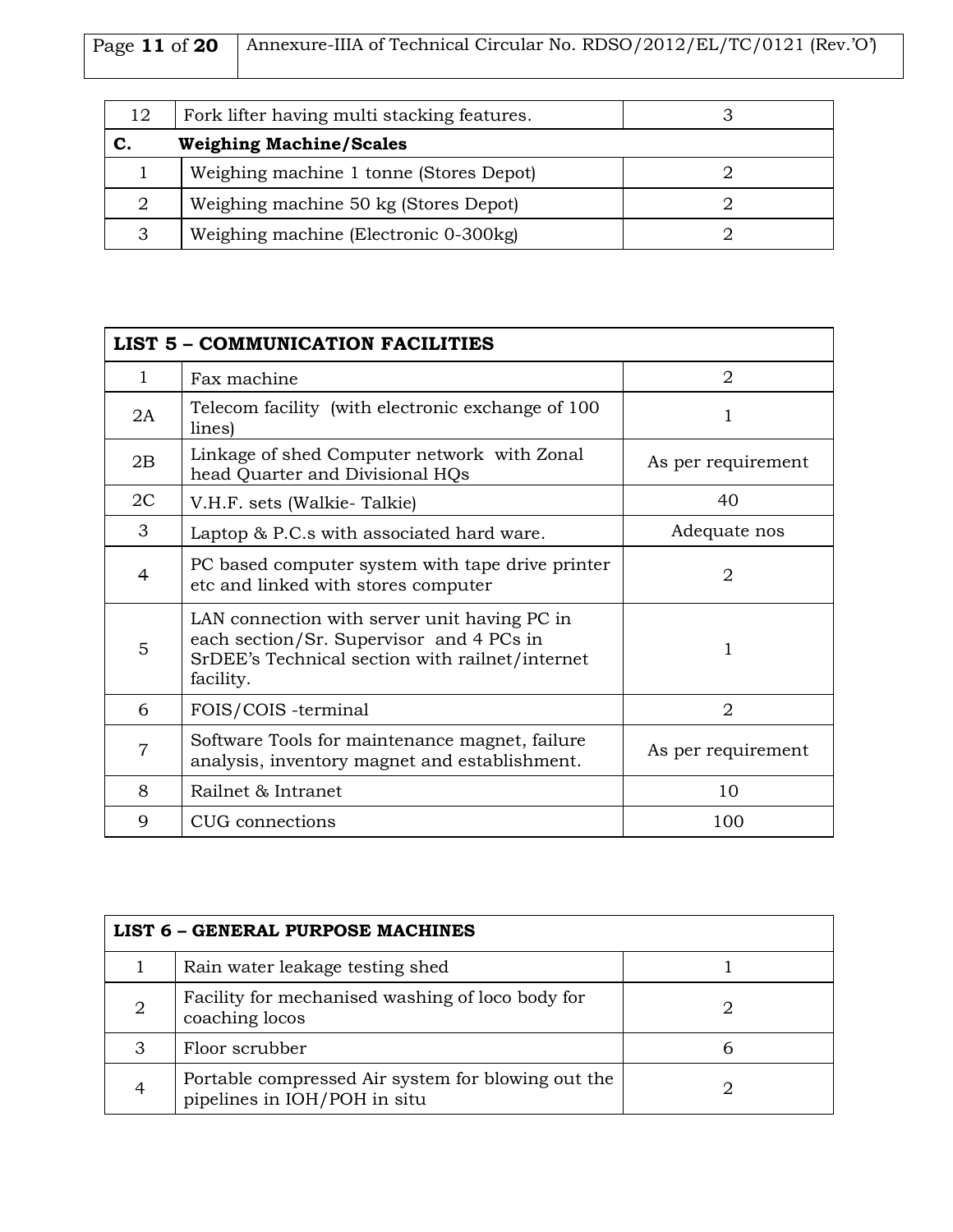| Page 12 of 20   Annexure-IIIA of Technical Circular No. RDSO/2012/EL/TC/0121 (Rev.'O') |
|----------------------------------------------------------------------------------------|
|                                                                                        |

| 5  | Industrial vacuum cleaner for cleaning inside the<br>loco    |    |
|----|--------------------------------------------------------------|----|
| 6  | 500 KVA DG Set.                                              |    |
| 7  | Water cooler with water purifier $(R/O)$                     | 10 |
| 8  | Deep freezer (675lt. capacity).                              | 2  |
| 9  | Multi split air conditioner for lab upto 3 ton.<br>Capacity. |    |
| 10 | 33/0.44 kV sub station TFP of 500 KVA.                       |    |

|                | LIST 7 - WORK BENCHES, LOCKERS Etc.                                                                                                                         |                                            |
|----------------|-------------------------------------------------------------------------------------------------------------------------------------------------------------|--------------------------------------------|
| $\mathbf{1}$   | <b>Stores</b>                                                                                                                                               |                                            |
| 1A             | Workmen's tables, Battery charging Benches,<br><b>Armature Trestles</b>                                                                                     |                                            |
| $\overline{2}$ | Bench vices                                                                                                                                                 |                                            |
| 3              | Individual fitters tools                                                                                                                                    |                                            |
| 4              | Steel lockers for workmen                                                                                                                                   |                                            |
| 5              | Steel almirahs and stores racks                                                                                                                             |                                            |
| 6              | Steel tables and chairs, cardex boards, filling<br>cabinets, index cards cabinets, Printers, PC for<br>PPO's office.                                        | Adequate quantity<br>to be provided as per |
| $\overline{7}$ | Tables, chairs for officers and supervisors,<br>almirahs, filing racks, cabinets, Printers,<br>duplicator, drawing office and ferro pringting<br>equipment. | requirement                                |
| 8              | Time office equipment, Time clock, ticket filing<br>racks, tables and chairs.                                                                               |                                            |
| 9              | Optimiser/File keeping racks                                                                                                                                |                                            |
| 10             | Multi level stacking facility for storage of material<br>on shop floor                                                                                      |                                            |
| 11             | Stool with 8" back support for micro-processor/<br>electronic equipments repair for staff                                                                   |                                            |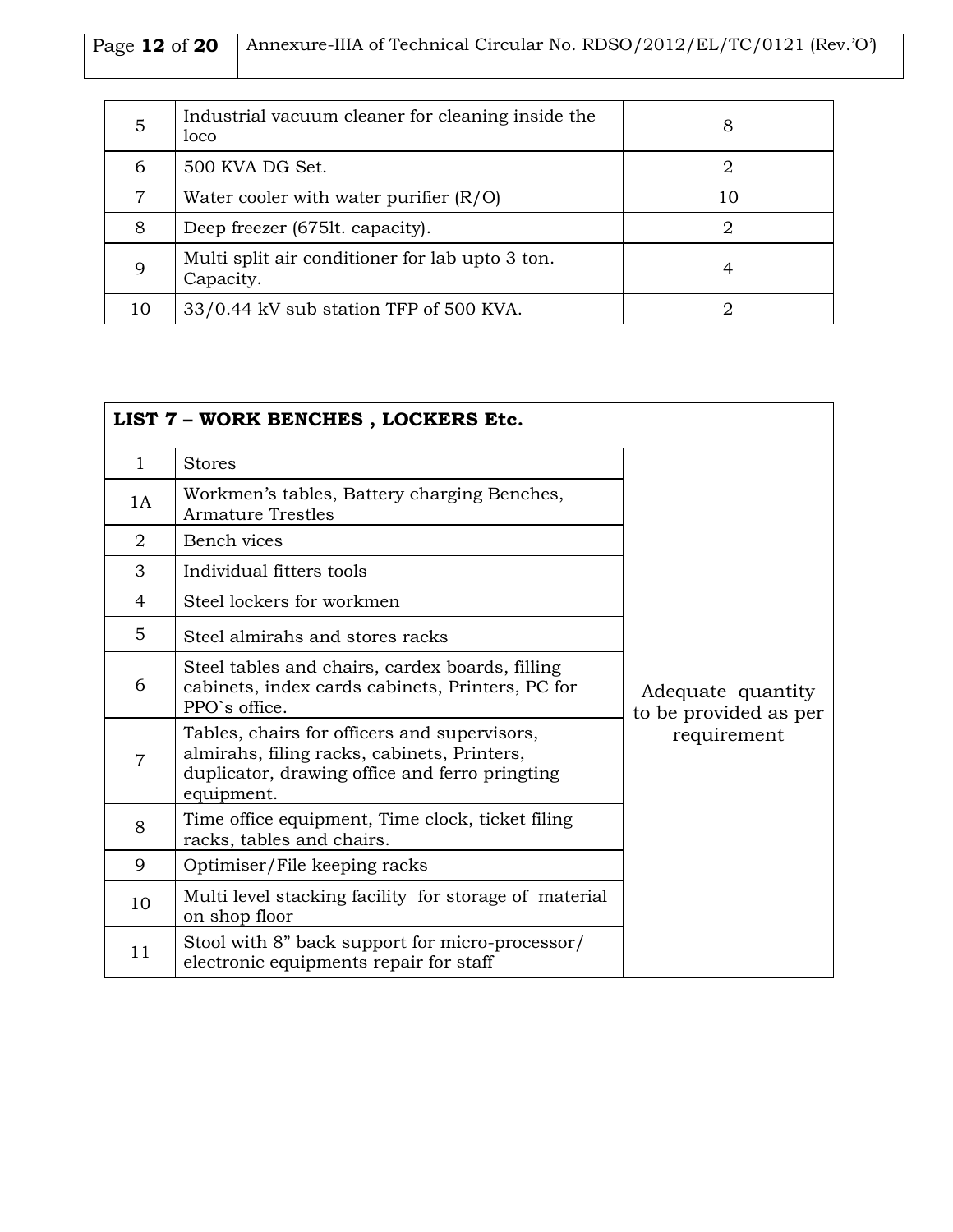| Page 13 of 20   Annexure-IIIA of Technical Circular No. RDSO/2012/EL/TC/0121 (Rev.'O') |
|----------------------------------------------------------------------------------------|
|                                                                                        |

| LIST 8 - Training & staff welfare facilities |                                                                                                                                           |                         |
|----------------------------------------------|-------------------------------------------------------------------------------------------------------------------------------------------|-------------------------|
| S.No.                                        | Items                                                                                                                                     |                         |
|                                              | Basic Training school(BTC) with Hostel/rest room<br>having 2 class rooms with LCD projector, one small<br>meeting room and one model room |                         |
| 2                                            | Well furnished Library having all the facilities viz.<br>adequate technical books, PC with internet<br>connection, printer, photo copier  |                         |
| 3                                            | Lunch / Tiffin room                                                                                                                       |                         |
| 4                                            | Staff Canteen                                                                                                                             |                         |
| 5                                            | Cycle/motor cycle stand                                                                                                                   |                         |
| 6                                            | Digital Camera                                                                                                                            | $\mathcal{D}_{1}^{(1)}$ |
| 7                                            | Micro processor based training module for<br>conventional / 3 phase loco                                                                  |                         |

|                | <b>LIST 9 - Other facilities</b>                                                                |                    |
|----------------|-------------------------------------------------------------------------------------------------|--------------------|
| S.No.          | Items                                                                                           |                    |
| 1              | Water Harvesting arrangement                                                                    |                    |
| $\overline{2}$ | Fire fighting arrangement                                                                       |                    |
| 3              | General electrification with provision of all<br>electrical fitting light & power socket point. |                    |
| 4              | Heavy Duty Digital copier machine                                                               |                    |
| 5              | Audio conferencing system for meeting room.                                                     |                    |
| 6              | Provision of CCTV                                                                               | As per requirement |
| 7              | Borewell with pump                                                                              | As per requirement |
| 8              | Provision of motorized points to expedite shunting<br>and avoid the need for points men         |                    |
| 9              | Provision of ESD free lab                                                                       |                    |
| 10             | Provision of effluent treatment plant                                                           |                    |
| 11             | Provision of security chowkie at main gate                                                      |                    |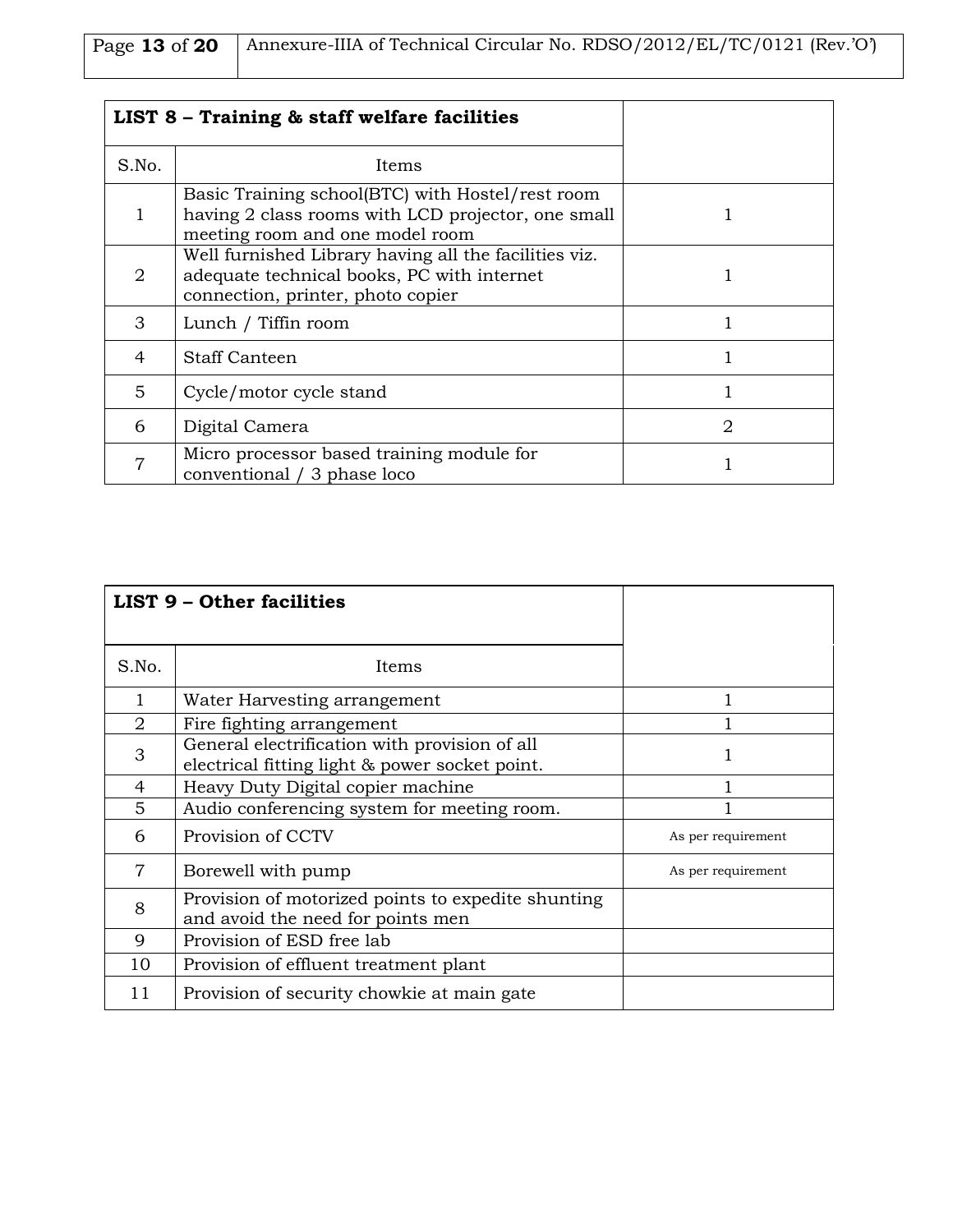| Page $14$ of $20$   Annexure-IIIA of Technical Circular No. RDSO/2012/EL/TC/0121 (Rev.'O') |  |
|--------------------------------------------------------------------------------------------|--|
|--------------------------------------------------------------------------------------------|--|

#### **LIST 10 – Testing Facilities to be made available at Chemical & Metallurgical Lab**

- 1) Facilities available for Insulating oil Testing
	- a) Dissolved Gas Analyser/Chromatograph 2 Nos.
	- b) Tan Delta and Specific Resistance tester 1 No.
	- c) Moisture tester 1 No.
	- d) Flash Point Apparatus 1 No.
	- e) Visgauge for Viscosity Testing 2 No.
	- f) Interfacial Tensiometer 1 No.
	- g) Acidity test  $kit 1$  No.
	- h) Testing kit for testing carbonization of battery electrolyte in Ni-Cd batteries
	- 2) Ultrasonic Flaw Detector to check internal crack of Loco Axle, Armature Shaft, Wheel disc, Looseness of racer etc. – 02 Nos.
	- 3) Universal Tensile Tester for Rubber, Cork etc. 01 No.
	- 4) Spectrometer to check metallurgical composition of various loco components 01 No.
	- 5) Rockwell cum Brinnell Hardness Tester to test metallic component hardness 1 No.
	- 6) Poldi Hardness tester to test metallic component hardness  $-1$  No.
	- 7) Shore Hardness tester to test rubber, cork hardness 01 No.
	- 8) Grease Penetrometer to check consistency of grease 1 No.
	- 9) Magnetic crack detector AC/DC 230 V to check surface crack of Ferrous components  $-1$  No.
	- 10) Permanent pole Magnet to check surface and sub surface crack of ferrous component  $-1$  No.
	- 11) Other Mandatory Lab equipments
		- a) Magnetic stirrer cum heater 02 Nos.
		- b) Mono Pan Balace 01 No.
		- c) Muffle Furnace 1 No.
		- d) Hot air oveb 01 No.
		- e) Dial Thickness gauge 1 No.
		- f) Integrated Portable Hardness tester 1 No.
		- g) Conductivity meter of Battery water 1 No.
		- h) Refrigerator 1 No.
		- i) Gas cylinders for DGA 02 each of Hydrogen, Oxygen and Nitrogen
		- j) Distillation plant 1 No.
		- k) Metallurgical Microscope 01 No.
		- l) Voltage Stabliser 01 No.
		- m) Set of Laboratory Glass wares
		- n) Argon gas Cylinder 2 Nos.
		- o) Set of Laboratory chemicals
		- p) DPT test kit
		- q) Magnetic powder for MPT
		- r) Contactless Thermometer
		- s) Gas generator for DGA
		- t)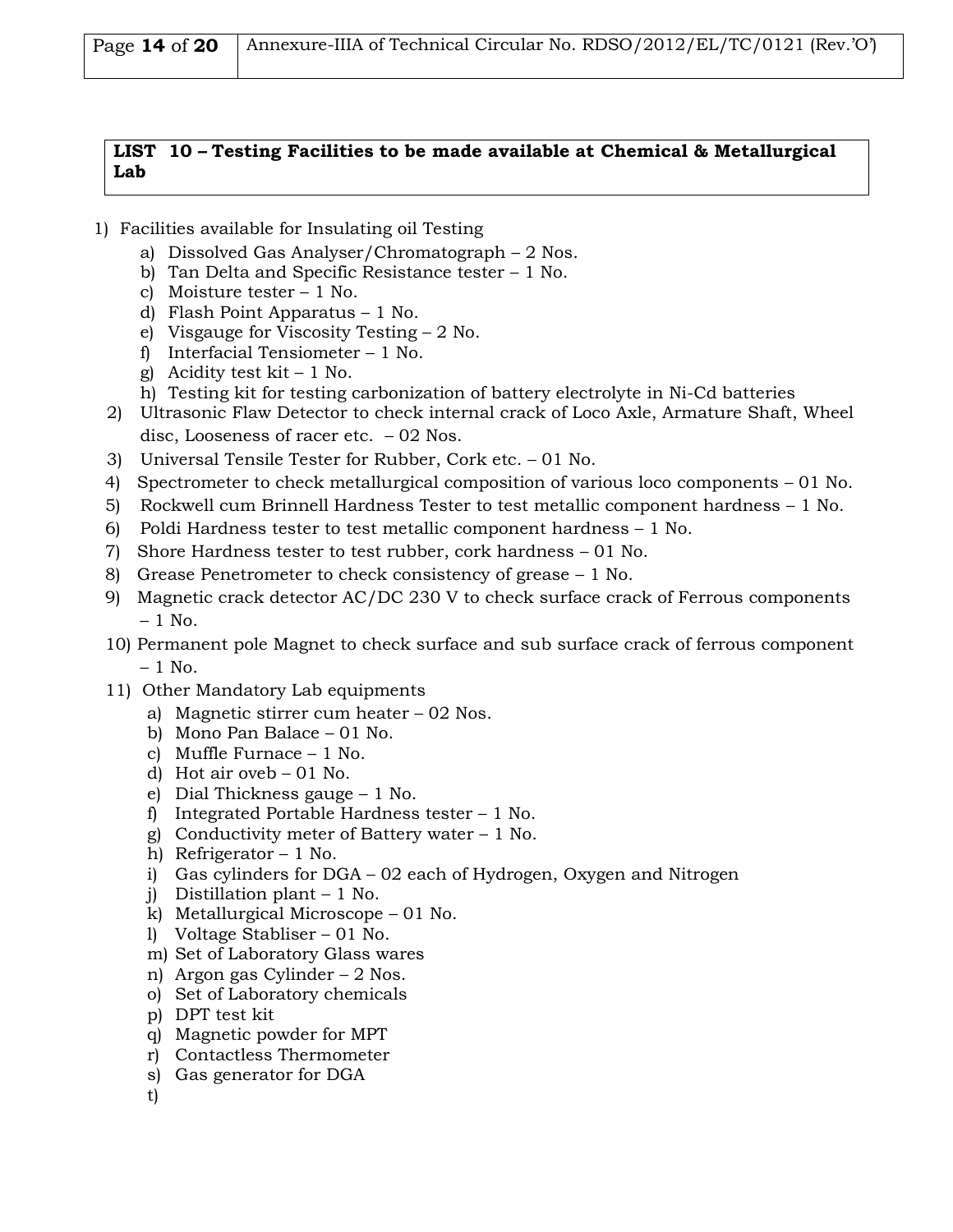| Page 15 of 20   Annexure-IIIA of Technical Circular No. RDSO/2012/EL/TC/0121 (Rev.'O') |  |
|----------------------------------------------------------------------------------------|--|
|                                                                                        |  |

#### **Other Facilities:**

- 1) Fuming Gas Chamber
- 2) 02 Desktop computers with UPS and Laser Printer

#### **LIST 11 - Computerized Network data base system of maintenance of locomotives and equipment in electric loco sheds**

- 1. Computer Room 2 No.
- 2. Split AC 4 Nos.
- 3. Computer Table 50 Nos.
- 4. Computer Chairs 50 Nos.
- 5. PCs 50 Nos.
- 6. Server 05 Nos.
- 7. Printer 25 Nos.
- 8. All hardware & software required for LAN
- 9. Development of a uniform Shed management Software to monitor the position/status of overhauling/repair/inspection/failure of equipment and locomotives, status of availability of spares/equipment in stores, Status of implementation of modifications suggested by RDSO etc. to be connected through LAN and used by all the officers and staff of shed.
- 10. Development of a comprehensive Loco Management Software like FOIS, through reputed organisations like CRIS connecting sheds, Zonal Railways, Railway Board, RDSO, CLW and other units for monitoring the position of locomotives and carrying out failure analysis for the same.

#### **List 12 – Advanced automated maintenance & condition monitoring system for on line health monitoring of electric locomotive and Real-time preventive maintenance support system for Electric rolling stock:**

#### **A. Advanced automated maintenance & condition monitoring system for on line health monitoring of electric locomotive**

Automatic maintenance system plays an important role as a solution to the problem of handling down maintenance techniques to younger generations, due to the ageing society and reduction of man power, because the system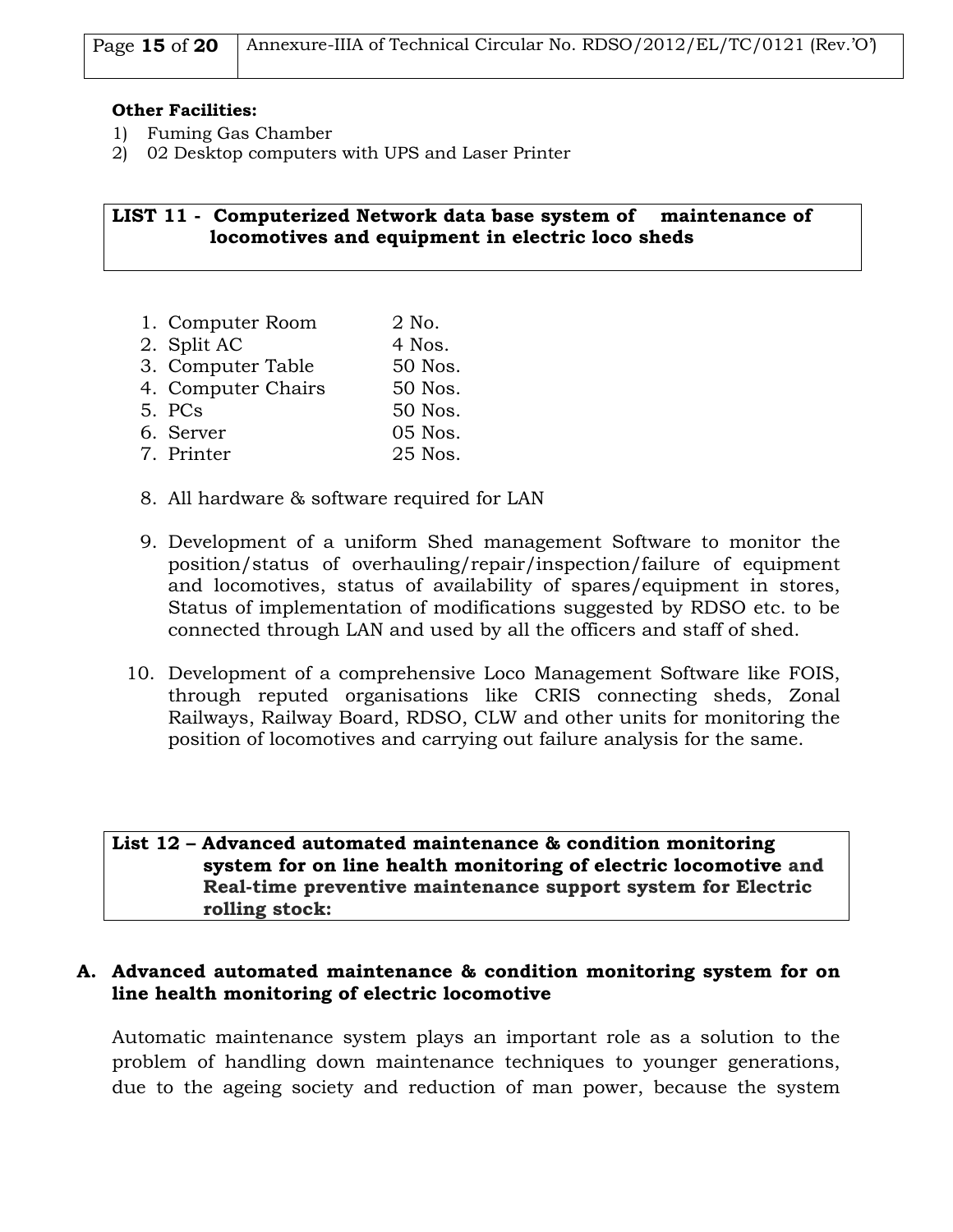| Page 16 of 20   Annexure-IIIA of Technical Circular No. RDSO/2012/EL/TC/0121 (Rev.'O') |
|----------------------------------------------------------------------------------------|
|                                                                                        |

always yields stable measurement/maintenance results without depending on personal skills. Industries have developed many automatically measuring & maintenance equipments which can provide maintenance solutions in conditions where dangerous, hard and dirty tasks are inevitable and for reducing the work load of maintenance operators. The following is an indicative & inexhaustive list where automated system could be considered for use by sheds:

| <b>SN</b>      | Description                         | <b>Remarks</b>                                |
|----------------|-------------------------------------|-----------------------------------------------|
| 1              | Pantograph<br>contact               | thickness<br>abnormal wear<br>The<br>οf<br>or |
|                | measuring system                    | pantograph contacts are measured by           |
|                |                                     | ultrasonic<br>method<br>and<br>the<br>image   |
|                |                                     | processing method.                            |
| $\overline{2}$ | Monitoring system for loco          | Still picture of the pantographs and AC       |
|                | roof tops                           | devices and the moving images of the          |
|                |                                     | entire roof top condition are recorded.       |
| 3              | Wheel profile measuring             | Dimensions of different sections of a         |
|                | system                              | wheel<br>measured by laser<br>are<br>and      |
|                |                                     | camera.                                       |
| $\overline{4}$ | Brake wear measurement              | Dimensions of the brake shoe and brake        |
|                | unit                                | lining are measured by a camera and           |
|                |                                     | their replacement periods are estimated.      |
| 5              | Wheel flat detection device         | Flats on the wheel treads are detected by     |
|                |                                     | acoustic sensors and camera images.           |
| 6              | Axle flaw auto detector             | Flaws in axles are automatically detected     |
|                |                                     | by ultrasonic echo analysis                   |
| $\overline{7}$ | Paint peeler                        | Higher pressure water jet shall be used       |
|                |                                     | to peel off the paint, instead of solvent     |
|                |                                     | which has higher environmental impact         |
| 8              | dirt<br>Loco<br>body<br>auto        | The degree of dirt accumulated on the         |
|                | detector                            | surface of loco body and inside loco is       |
|                |                                     | judged by image processing technique          |
|                |                                     | for improved efficiency of the following      |
|                |                                     | chemical cleaning process                     |
| 9              | under frame<br><b>Blower</b><br>for | Air blowing of under frame devices is         |
|                | equipment                           | automatically performed.                      |
| 10             | Simulator for malfunction           | Procedures for counter measures taken         |
|                | recovery training                   | by Railway man in the event of problems       |
|                |                                     | during train operation are outlined on a      |
|                |                                     | PC.                                           |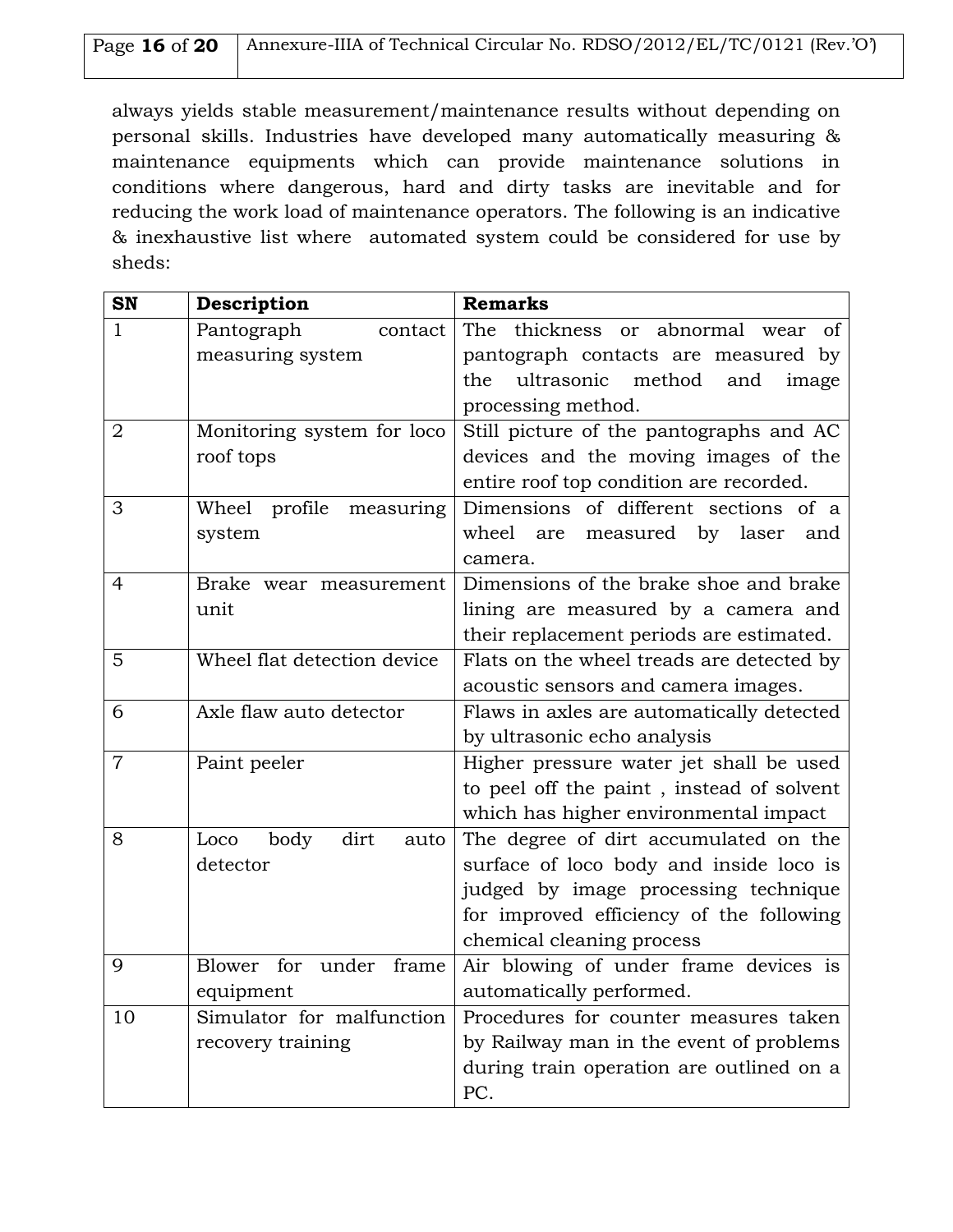| Page 17 of 20   Annexure-IIIA of Technical Circular No. RDSO/2012/EL/TC/0121 (Rev.'O') |
|----------------------------------------------------------------------------------------|
|                                                                                        |

| 11 | Infrared Thermograph     | An inexpensive way to embark<br>on         |
|----|--------------------------|--------------------------------------------|
|    |                          | condition monitoring is through the use    |
|    |                          | of infrared imaging. The temperature of    |
|    |                          | conductors, bus, switches, transformer     |
|    |                          | tanks, motors and bushings are a direct    |
|    |                          | function of the level of loading of the    |
|    |                          | components, infrared techniques provide    |
|    |                          | by reviewing temperature<br>value          |
|    |                          | differences. The magnitude of difference   |
|    |                          | temperatures<br>assist<br>can<br>in<br>in  |
|    |                          | determining whether the repair should      |
|    |                          | occur immediately or if the problem can    |
|    |                          | be addressed during scheduled routine      |
|    |                          | maintenance.                               |
| 12 | Ultrasonic and Vibration | Ultrasonic detection techniques<br>are     |
|    | Detector                 | based upon analysis of sounds that the     |
|    |                          | ear can't normally detect. Electrical      |
|    |                          | arcing and corona discharge<br>and         |
|    |                          | pressure or vacuum leaks can be pin-       |
|    |                          | pointed with the aid of detecting devices. |
|    |                          | Electrical discharges are heard as a       |
|    |                          | frying or buzzing sound whereas a          |
|    |                          |                                            |
|    |                          | pressure or vacuum leak is heard as a      |
|    |                          | rushing sound or noted on a ballistic      |
|    |                          | meter. The device can be used to test      |
|    |                          | switchgear, transformers,<br>circuit       |
|    |                          | breakers,<br>relays,<br>junction<br>boxes, |
|    |                          | insulators, bushings, arresters and other  |
|    |                          | electrical gear.                           |
| 13 | Oil Analysis equipments  | Beside<br>gas chromatography;<br>which     |
|    |                          | requires drawing of oil routinely to       |
|    |                          | assess & 17 nalyse the levels of various   |
|    |                          | gases.                                     |
|    |                          |                                            |
|    |                          | The on-line system designs will improve    |
|    |                          | upon the semi-annual or yearly DGA         |
|    |                          | sampling cycle. The system detects four    |
|    |                          | key gases through tiny semiconductor       |
|    |                          | immersed directly in<br>sensors<br>the     |
|    |                          | transformer oil at the end of a sensor     |
|    |                          |                                            |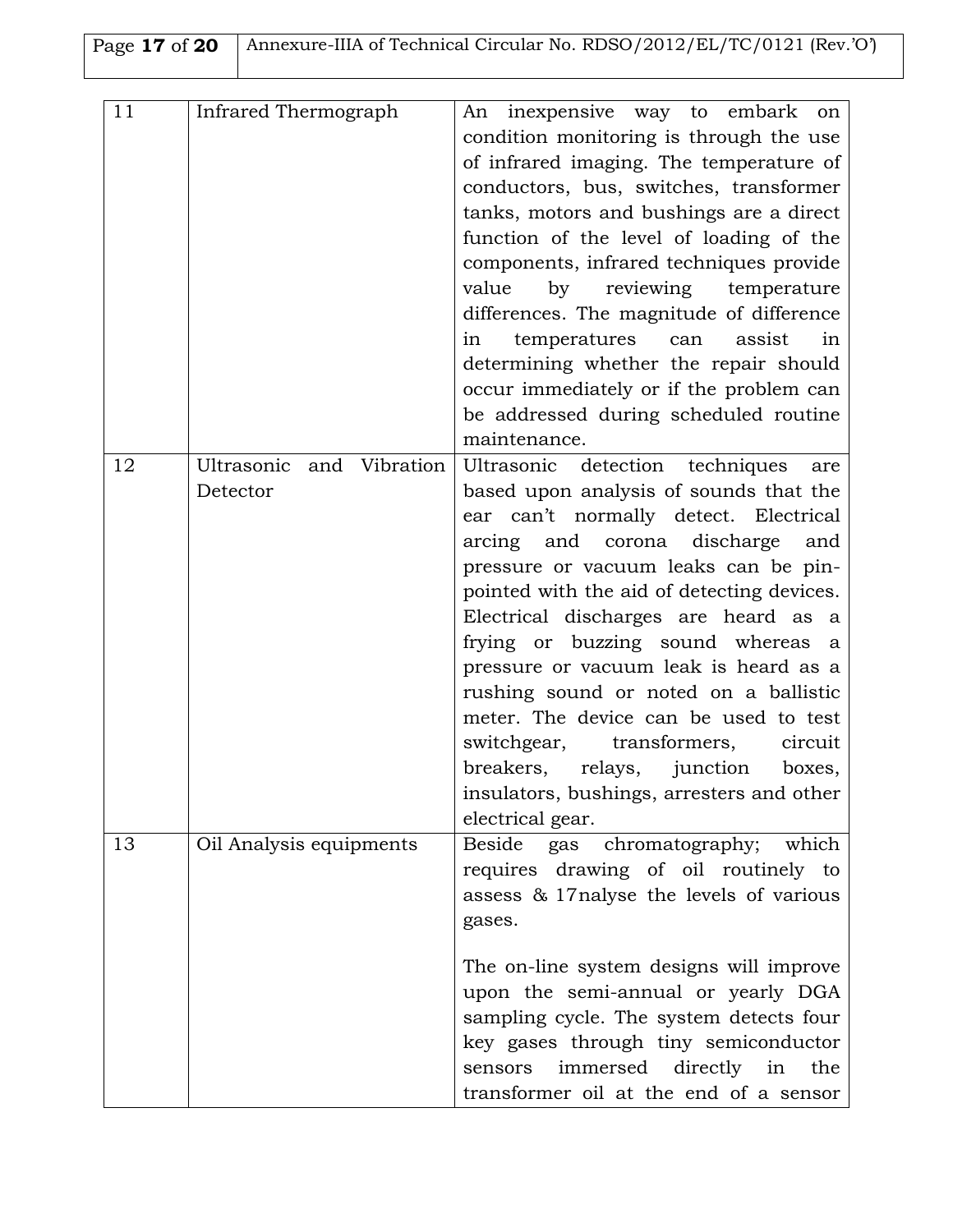| Page 18 of 20   Annexure-IIIA of Technical Circular No. RDSO/2012/EL/TC/0121 (Rev.'O') |
|----------------------------------------------------------------------------------------|
|                                                                                        |

|    |                           | probe. Hydrogen, carbon monoxide,                     |
|----|---------------------------|-------------------------------------------------------|
|    |                           | ethylene and acetylene concentrations                 |
|    |                           | are continuously monitored for detection              |
|    |                           | of corona or partial discharge, cellulose             |
|    |                           | overheating, pyrolysis, oil overheating               |
|    |                           | and arcing, respectively. Fault gas                   |
|    |                           | readings are displayed on-site via a                  |
|    |                           | microprocessor unit or are accessed via               |
|    |                           | computer, on-site or<br>remotely.<br>a                |
|    |                           | Transformer maintenance can be better                 |
|    |                           | managed based on information obtained                 |
|    |                           | through the monitoring system. One                    |
|    |                           | such<br>developed<br>system,<br>by                    |
|    |                           | Micromonitors, Inc., Bend, Oregon, U.S.               |
| 14 | On-line monitoring system | On-line monitoring system that can be                 |
|    | for transformers          | to existing transformers<br>retrofit<br><sub>or</sub> |
|    |                           | supplied with new transformers. The                   |
|    |                           | based<br>system<br>is<br>on a condition               |
|    |                           | monitoring package that performs gas-                 |
|    |                           | in-oil and partial discharge analysis. It             |
|    |                           | also uses an acoustic method to monitor               |
|    |                           | vibrations of transformers with load tap              |
|    |                           | changers. Load current<br>and<br>oil                  |
|    |                           | temperature are also monitored.                       |
| 15 | Breaker Maintenance<br>&  | On line Breaker condition monitoring                  |
|    | Diagnostics tools         | system captures information on<br>the                 |
|    |                           | condition of the breaker every time it                |
|    |                           | operates. Trip and close coil currents,               |
|    |                           | open and close of contacts, fault current             |
|    |                           | values and station battery voltage dips.              |
|    |                           | The device provides output alarms for                 |
|    |                           | operate times, coil currents and contact              |
|    |                           | duty. The system can also accept inputs               |
|    |                           | from various types of transducers.                    |
| 16 | Automatic<br>locomotive   | Required for fast and automatic cleaning              |
|    | <b>Washing Plant</b>      | and washing of locomotive body                        |
| 17 | $CNC$ M/ $Cs$             | For Machine shop activities                           |
| 18 | TPWS/ACD/TCAS/DPWCS       | Required to check the functionality of                |
|    | Test stand of associated  | each equipment                                        |
|    | equipment                 |                                                       |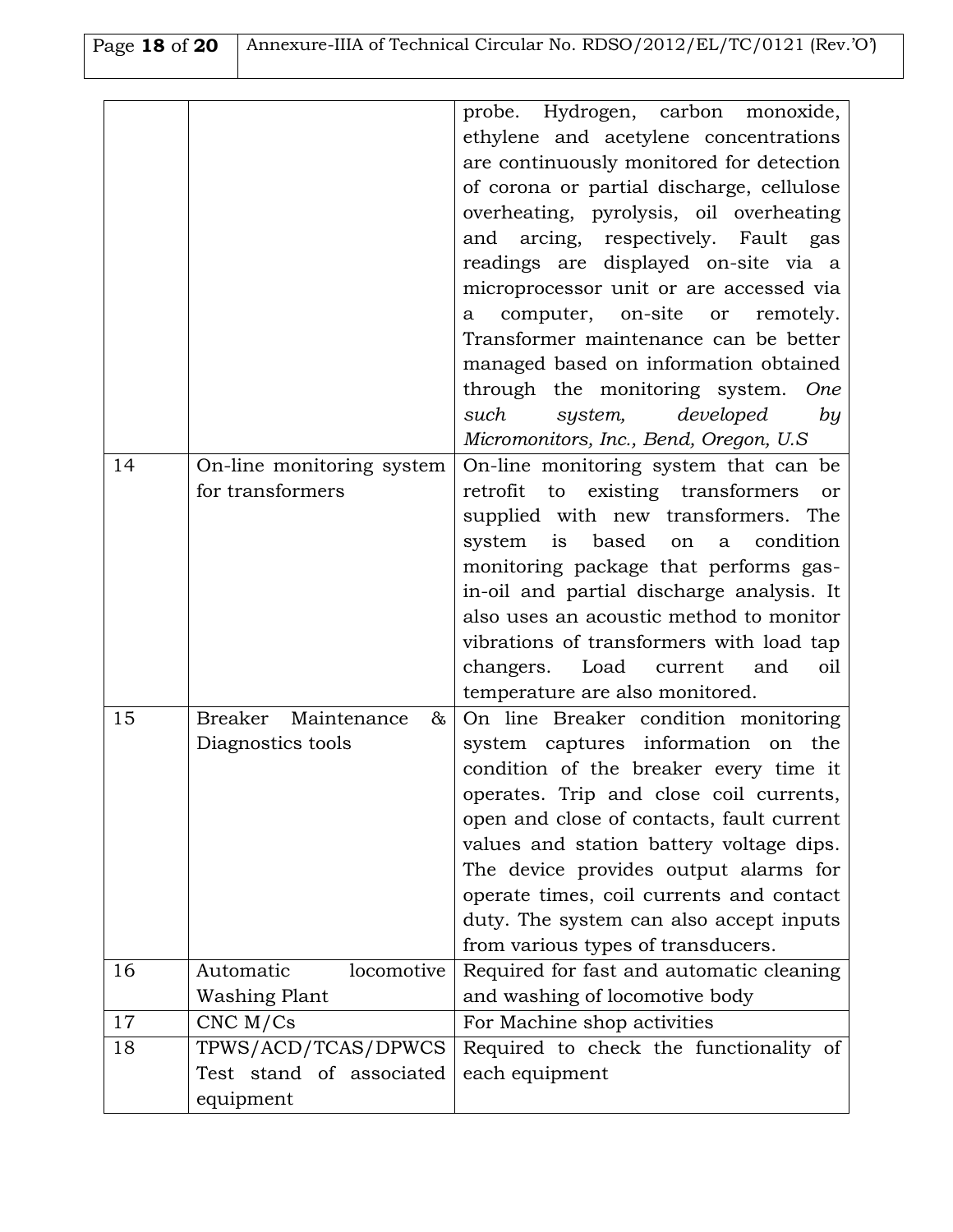| Page 19 of 20 Annexure-IIIA of Technical Circular No. RDSO/2012/EL/TC/0121 (Rev.'O') |
|--------------------------------------------------------------------------------------|
|                                                                                      |

| 19 | $E-70/CCB$                  | Brake Required to check the functionality of                            |
|----|-----------------------------|-------------------------------------------------------------------------|
|    |                             | equipment (full simulation) $\vert$ brake system on 3 phase locomotives |
|    | test and diagnostic console |                                                                         |
| 20 | Automated                   | Vertical Provides easy storage and retrieval of                         |
|    | and<br>Storage              | Retrieval equipment/components with multilevel                          |
|    | System(AVSRS)               | stacking facility within available space                                |

Note: The above list is indicative & inexhaustive and the same can be expanded depending on the development and availability of more automated tools to assist maintenance of locomotives and its equipment.

### **B. Real-time preventive maintenance support system for Electric rolling stock:**

### **1. Introduction**

With hundreds of components onboard, it is not possible to know the extent of utilization of each component within a rolling stock by any off line methods or analysis. However, by providing suitable onboard monitoring systems, the utilization of many vital components can be precisely monitored and reported to base station on a real time basis. At the base station, a large repository of such data for all the assets can be created, which will provide timely alerts when an asset is due for a preventive check. Such a repository can be connected to all the custodians of assets simultaneously using internet technology. Using this method, centralized expert advice can also be sought. Upon receiving such alerts of an expected failure or component replacement request from the system, the depot can mobilize a quick response team to the site with necessary materials which would avoid a line failure and major catastrophe. This is the trend now in developed Railway Systems and comes under the umbrella of *Remote Diagnostics & Remote Monitoring*.

#### **2. Infrastructure Requirement**

### **2.1 Onboard Hardware**

To start with, this system can be targeted in 3-phase locomotives, tap-changer locomotives, EMUs and MEMUs. Three phase locomotive has already microprocessor based system and hence the status of almost all items are available in realtime on board. This only has to be suitably brought to a base